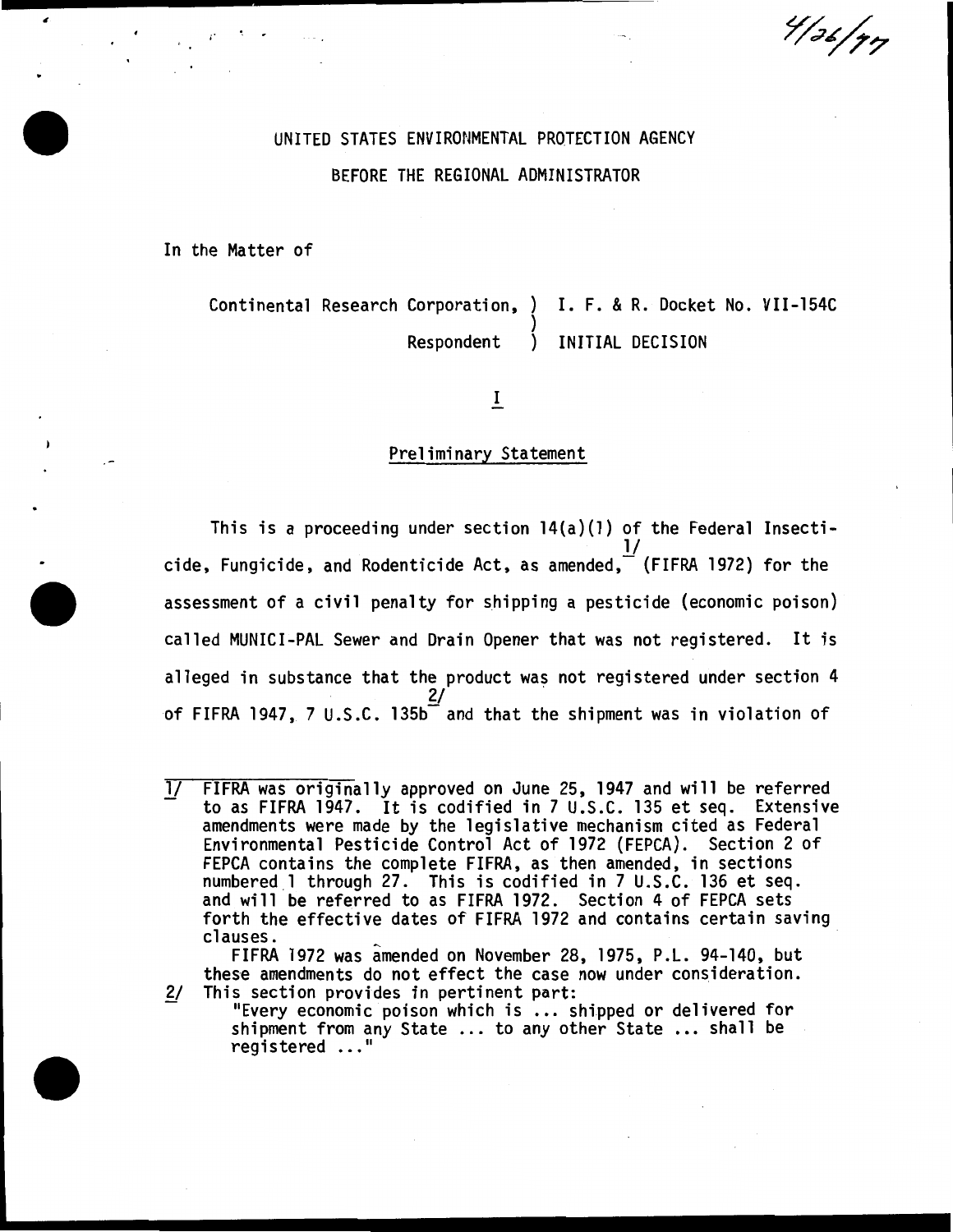$\frac{3}{2}$ section 3a of FIFRA 1947, 7 U.S.C. 135a. The complaint was issued on December 9, 1975 and alleges that the shipment, from St. Louis, Missouri, to Sawyer, Kansas, was made on June 25, 1975. A penalty of \$3,520 was proposed to be assessed.

The respondent filed an answer in which it denied every allegation in the complaint. $\frac{4}{1}$ The answer denied that the product is a pesticide,  $\frac{5}{ }$ herbicide or economic poison. $\bar{\phantom{a}}$  The answer also raised certain constitutional questions under the Due Process clauses of the Fifth and Fourteenth Amendments. A hearing was requested.

Pursuant to section 168.36(e) of the applicable Rules of Practice {Rules) {40 CFR, Part 168) I initiated a prehearing exchange through correspondence with the parties for the purpose of disposing of an issue of law that I considered was appropriate for disposition before the case proceeded. Both parties filed memoranda of law and I issued a ruling on this matter on June 9, 1976 which is part of the record. Thereafter, I

- 
- 3/ This section provides in pertinent part: "It shall be unlawful for any person ... to ship or deliver for shipment from any State ... to any other State ... (1) Any economic poison which is not registered pursuant to the provisions of section 135b of this title ..."
- 4/ The answer also raised questions relating to the statutory references in the complaint since complainant along with the complaint<br>had furnished only a copy of FIFRA 1972 and certain references in the complaint were to FIFRA 1947. Subsequently, complainant furnished to respondent a copy of FIFRA 1947.
- 5/ In FIFRA 1972 the term "pesticide" replaced "economic poison" of FIFRA 1947, but the coverage is the same.  $H.R.$  Rep. No. 92-511, 92d Cong., 1st Sess., p. 13. The terms "pesticide" and "economic poison" will be used herein interchangeably.

- 2 -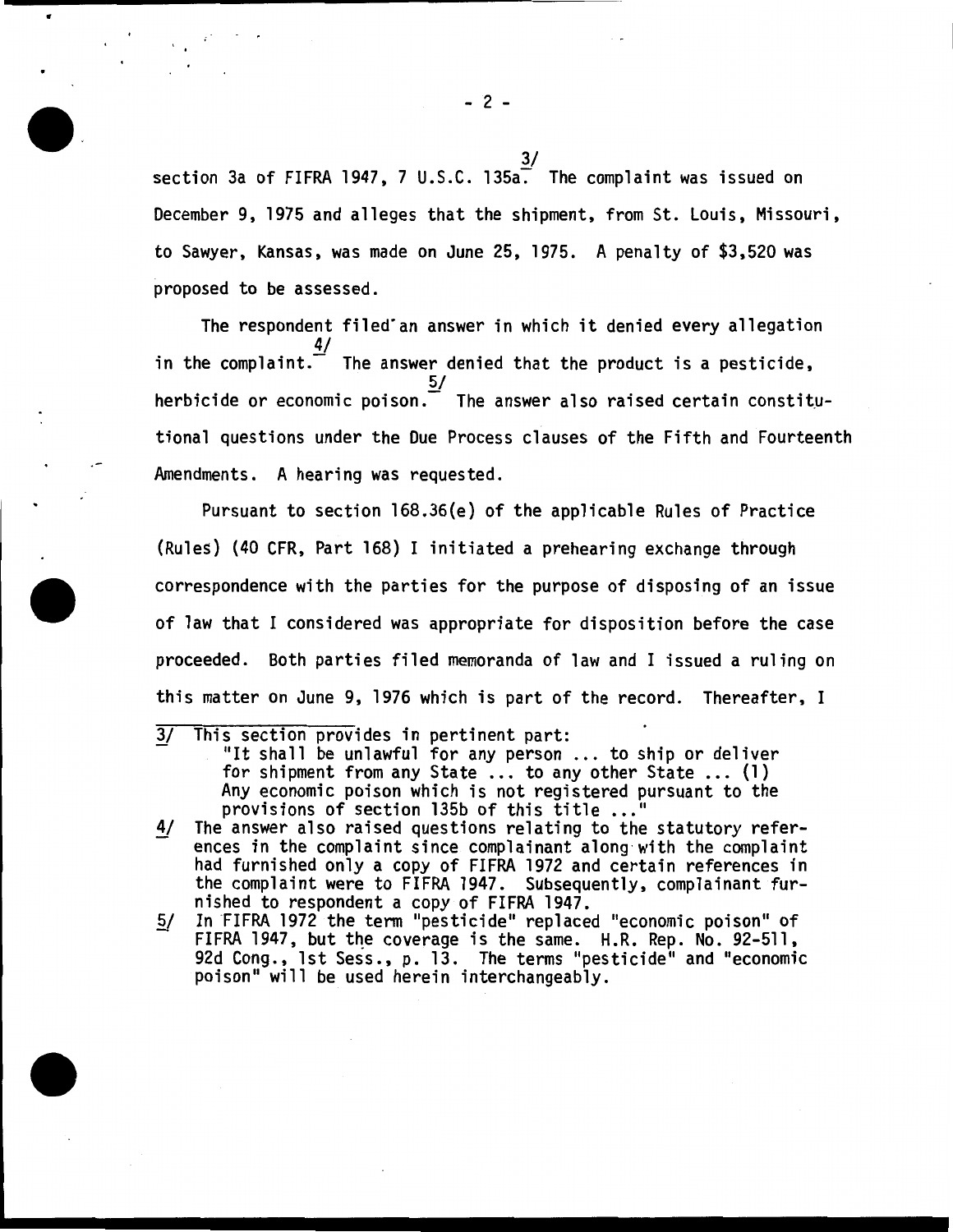again corresponded with the parties pursuant to section 168.36(e). In the prehearing exchange the respondent admitted that the product fn question was not registered and that it was shipped in interstate commerce as alleged in the complaint.

The case was set for hearing for August 25, 1976. On August 18, 1976 the respondent filed an action in the United States District Court of the Eastern District of Missouri for declaratory judgment and injunctive relief. On November 16, 1976 the Court dismissed the action with prejudice. The case was rescheduled for hearing and a hearing was held in St. Louis, Missouri, on February 8, 1977. The complainant was represented by Daniel J. Shiel, Esq., an attorney in the Enforcement Division of EPA, Region VII. The respondent was represented by Pat L. Simons, Esq., and Gerard F. Hempstead, Esq., both of St. Louis, Missouri. Following the hearing the parties submitted proposed findings of fact, conclusions of law, proposed orders, and briefs in support thereof. The parties also filed reply briefs. These have been duly considered.

## II

## Findings of Fact

1. The respondent, Continental Research Corporation, has a place of business in St. Louis, Missouri and is engaged in the business of distributing chemicals and maintenance products. The company does not manufacture or formulate pesticides.

- 3 -

 $\overline{\phantom{a}}$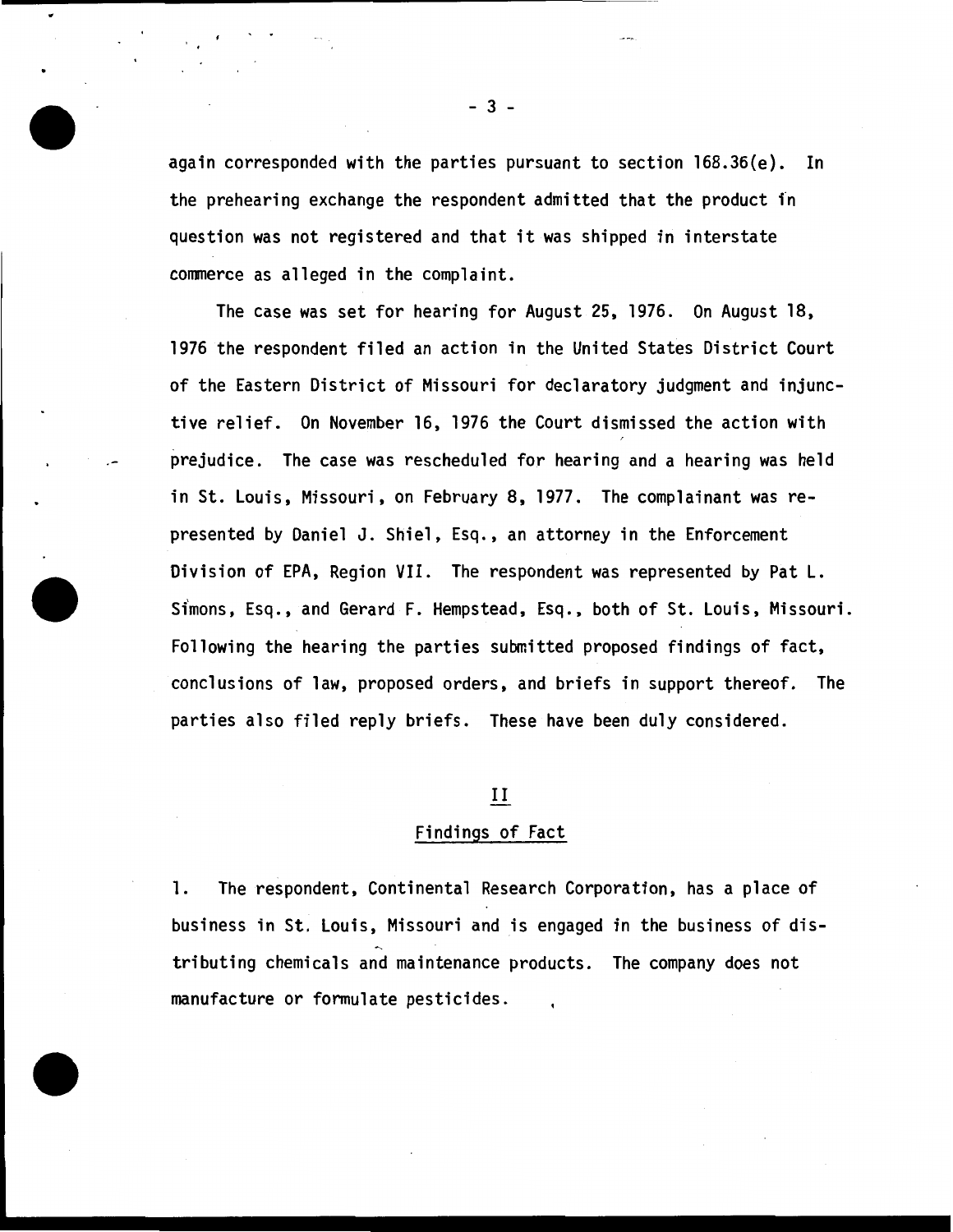2. One of the products the respondent distributes is basically a blend of caustics which it purchases from the manufacturer and which is packaged for the respondent under the name MUNICI-PAL Sewer and Drain Opener.

3. On July 26, 1975 respondent made a shipment of MUNICI-PAL from St. Louis, Missouri, to Sawyer, Kansas. The product was not registered with the Environmental Protection Agency as required by the Federal Insecticide, Fungicide, and Rodenticide Act, 7 U.S.C. 135b.

4. The label·of the product included the following:

#### MUNICI-PAL

## FAST ACTING

#### SEWER AND DRAIN

#### OPENER

A ready-to-use sewer and drain pipe cleaner that absorbs and dissolves harmful obstructions caused by grease, hair, paper, roots, matches, rags and other organic matter.

To be used for removing both complete and partial<br>blocks from service lines; such as rags, tree roots, grease and other types of impediments.

5. The product shipped was an economic poison within the meaning of section 2(a) of the Federal Insecticide, Fungicide, and Rodenticide Act,  $7 \cup .S.C. 135(a)$ .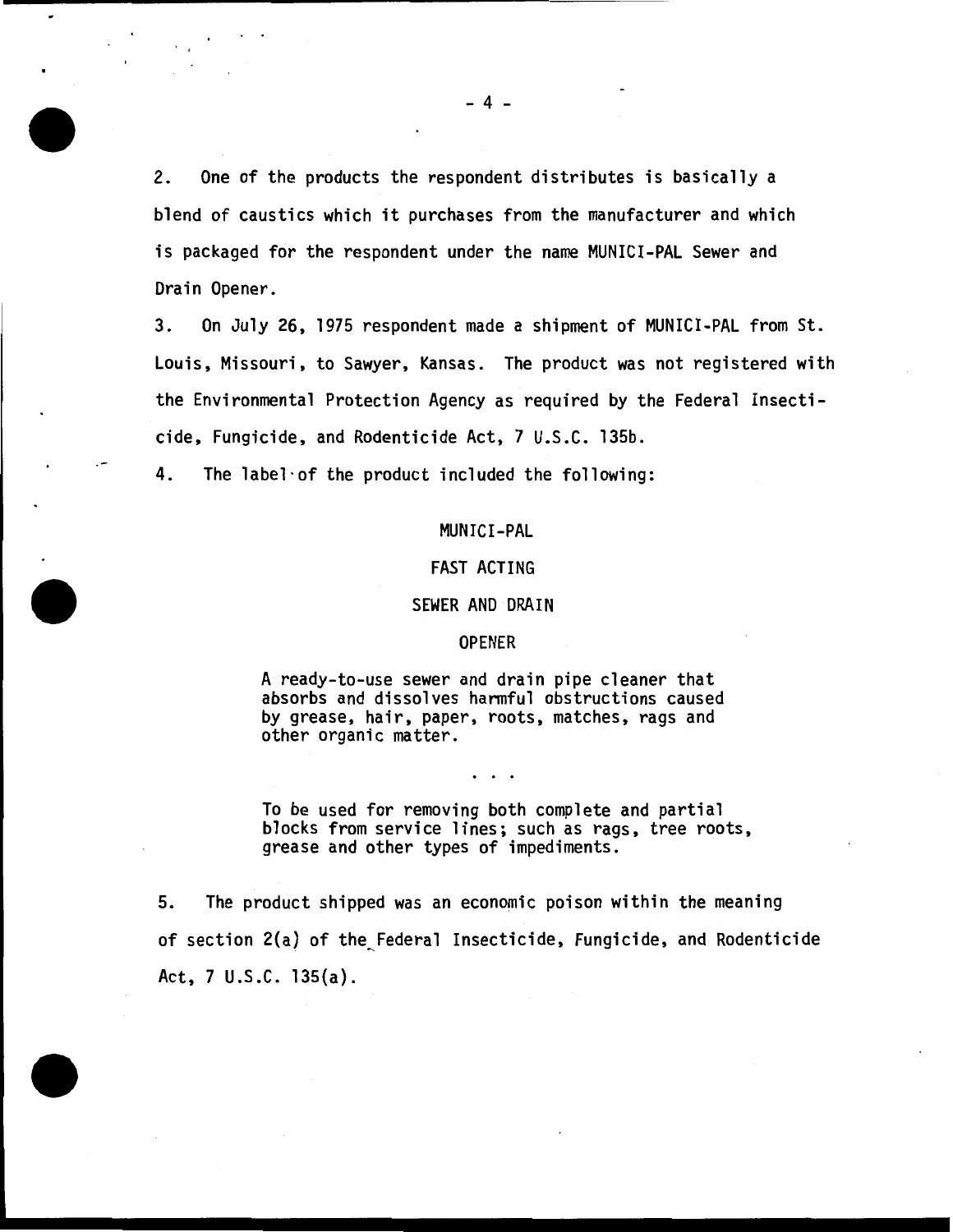6. The act of shipping this unregistered economic poison was a violation of section 3a(a)(l) of FIFRA, 7 U.S.C. 135a(a)(l). By reason of such violation the respondent is subject to the assessment of a civil penalty under section 14(a)(l} of the Federal Insecticide, Fungicide, and Rodenticide Act, as amended,  $7 \cup .5.C.$  136  $1(a)(1)$ .

7. Considering the size of respondent's business, the effect on respondent's ability to continue in business, and the gravity of the violation, it is determined that a civil penalty in the amount of \$2,000 is appropriate.

#### III

#### Discussion and Conclusions

The controverted issues presented in this case may be stated as follows:

1. Is the product in question an economic poison within the meaning of FIFRA 1947?

2. May a civil penalty be assessed against a party under section 14(a) of FIFRA 1972 (7 U.S.C. 136 !) for shipping an unregistered economic poison in violation of FIFRA 1947, 7 U.S.C. 135a?

3. It is a fact that the Administrator failed to promulgate regulations providing for the registration of pesticides within two years after the enactment of the Federal Environmental Pesticide Control Act of 1972 (FEPCA) on October 21, 1972, as set forth in section  $4(c)(1)$  of said Act. Is this failure of the Administrator a bar to prosecution of the present case?

 $-5 -$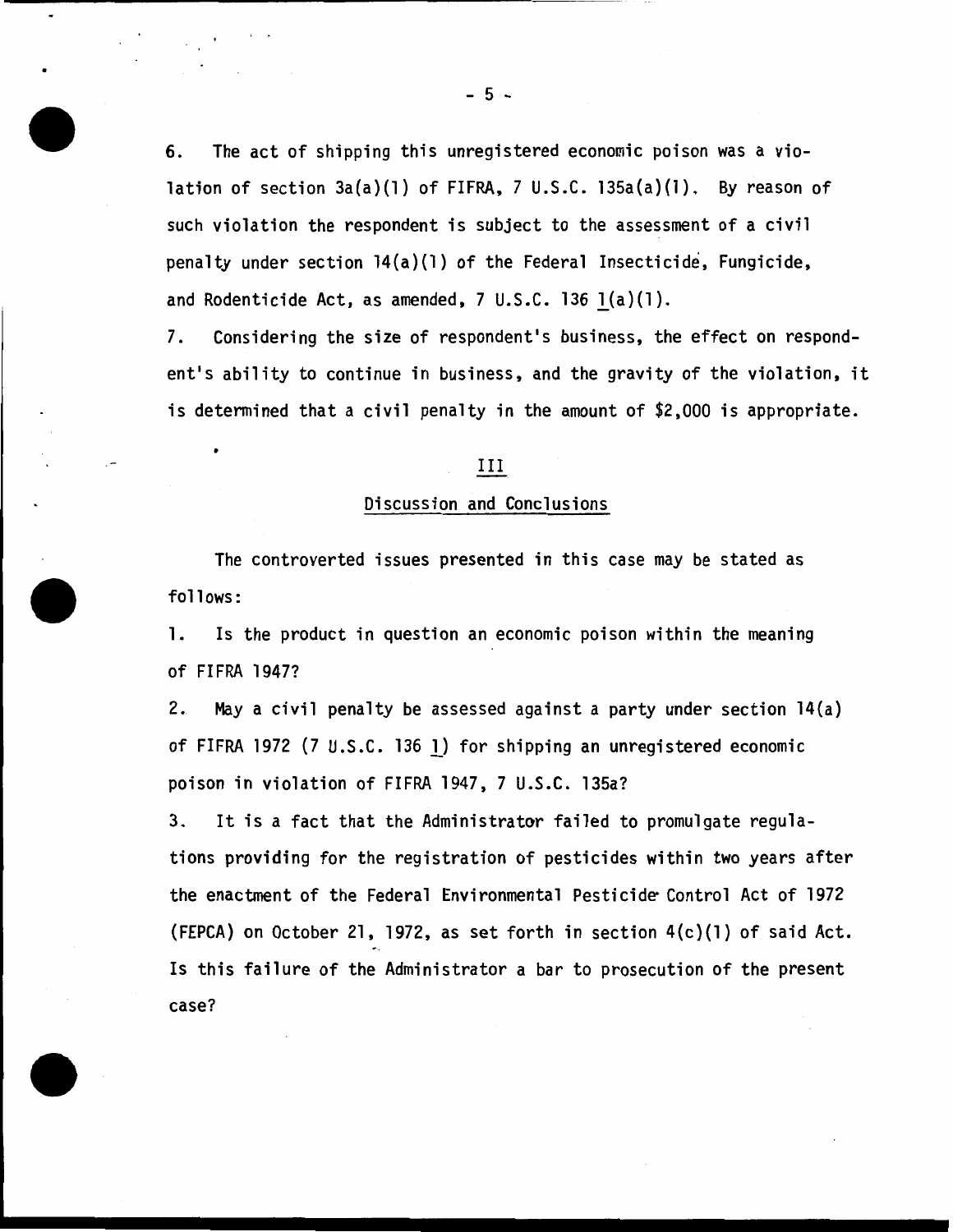4. Is the statute defective by reason of the fact that it does not specify who must register the product?

5. If a penalty is imposable, what is the appropriate amount of the penalty?

The parties have not set forth the controverted issues in the case as I have enumerated them but I believe the issues as I have stated them cover the points which are in issue.

With respect to points 2, 3, and 4, the respondent attacks the proceeding on constitutional grounds claiming that the assessment of a civil penalty is void and in violation of respondent's right to due process of law as guaranteed by the Fifth and Fourteenth Amendments to the Constitution.

I do not decide this case on the constitutionality of the legislation. It is well settled by numerous court decisions that an administrative agency has neither the power nor competence to pass on the constitutionality of statues. Montana Chapter of Association of Civilian Technicians, Inc. v. Young, 514 F.2d 1165, 1167 (9th Cir. 1975); Downer v. Warner, 481 F.2d 642 (9th Cir. 1973); Finnerty v. Cowen, 508 F.2d 979, 982 (2d Cir. 1974); Panitz v. District of Columbia, 112 F.2d 39 (D.C. Cir. 1940). Only the courts have authority to declare legislation unconstitutional and thereby take action which runs counter to the expressed will of the legislative body. See Davis, Administrative Law Treatise (1958) section 20.04.

- 6 -

 $\bullet$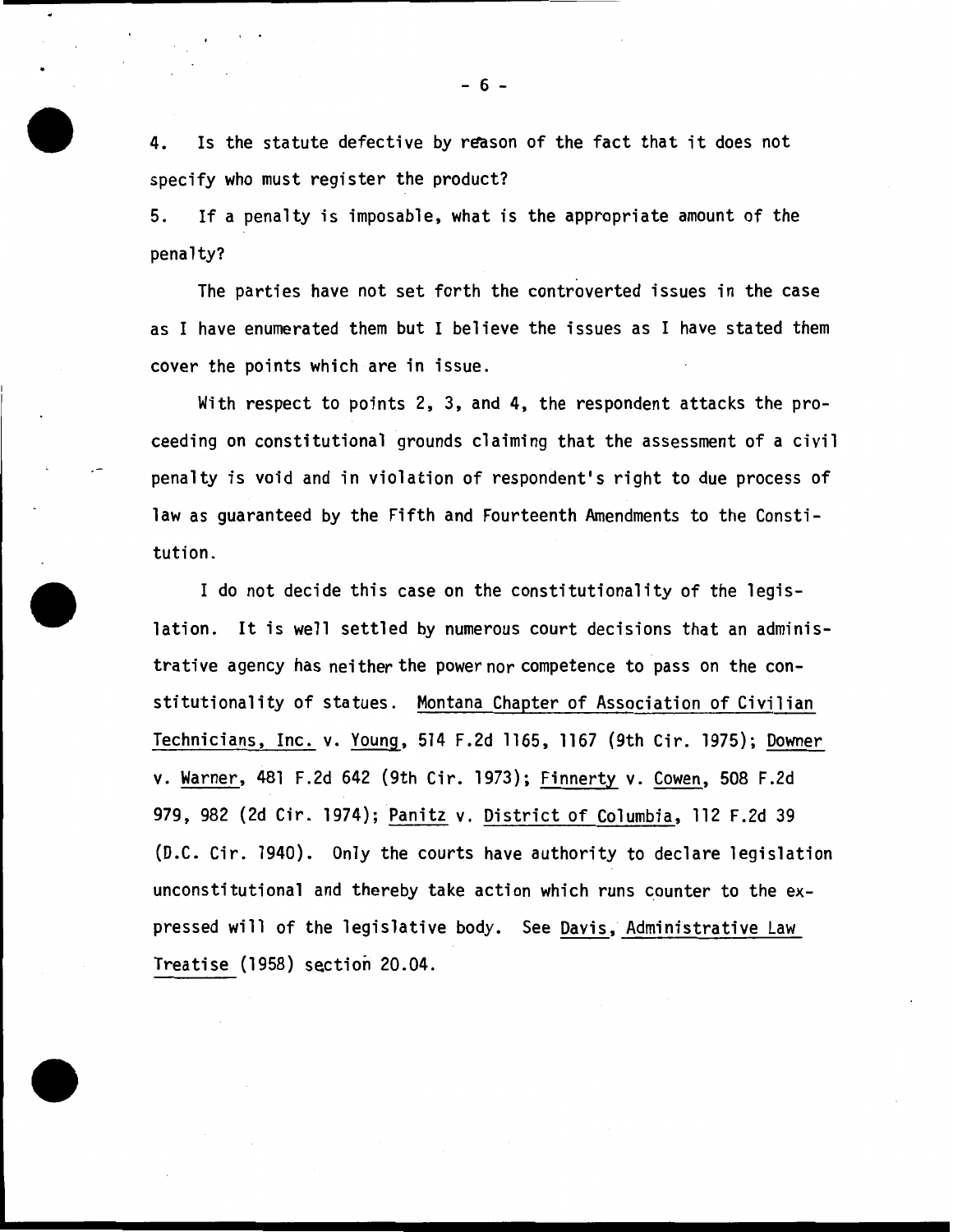I avoid passing on the constitutionality of the legislation and I decide these pertinent issues on the basis of statutory construction and application.

1. The Product in Question is a Pesticide

The respondent denies that the product is an economic poison or<br>herbicide. Since it is charged with shipping an unregistered economic poison in violation of FIFRA 1947, we should look to the statute and regulations in effect at the time of the shipment for a definition of those terms.

Section 2a of FIFRA 1947 [7 U.S.C. 135(a)] defined "economic poison" in pertinent part to mean "any substance or mixture of substances intended for preventing, destroying, repelling or mitigating ... weeds or other 6/ forms of plant or animal life  $\dots$ <sup>"</sup> Section 2f[7 U.S.C. 135(f)] defines "herbicide" to mean "any substance or mixture of substances intended for preventing, destroying, repelling, or mitigating any weed". The term weed is defined in section 2 1 $[7 \cup .5.C. 135(1)]$  to mean "any plant which *71*  grows where not wanted".

The regulations in effect at the time of the violation appeared in 40 CFR, Part 162, and were published in the Federal Register on November 25, 1971, 36 FR 22496. Section 162.2(d), in pertinent part, defined "economic poison" to include "all preparations intended for use as ...

For definition of pesticide under FIFRA 1972, see 7 U.S.C. 136(t).  $7$ / FIFRA 1972 contains the same definition for weed, 7 U.S.C. 136(cc).

- 7 -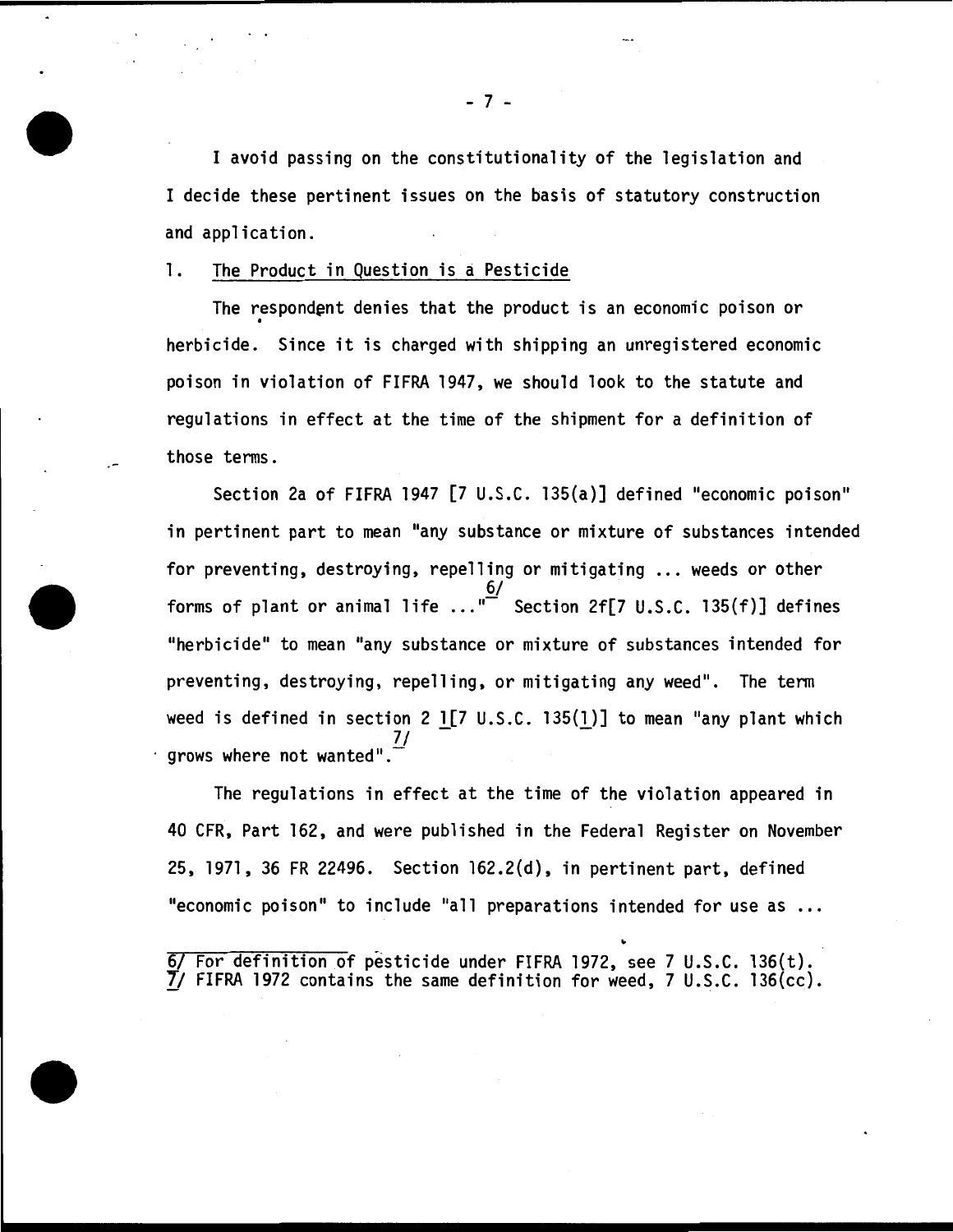herbicides". Section 162.2{f) defined "herbicide" in pertinent part,  $\overline{8}/$ as follows:

> "Herbicide" means any substance or mixture of substances intended for preventing, destroying, repelling or mitigating any weed, including ... any plant parts growing where not wanted.

Section 162.25 of these regulations declared pests to include "Roots and other plant parts growing where not wanted". Section  $162.101(b)(1)$ , under the heading of "Status of products as economic poisons", declared:

> (i) A product will be considered to be an economic poison if:

(a) the label or labeling of the product bears claims for use as an economic poison;

The label of the product in question represented it "to be used for removing both complete and partial blocks from service lines; such as rags, tree roots, grease and other types of impediments". Also on the label the product was represented as "a ready-to-use sewer and drain pipe cleaner that absorbs and dissolves harmful obstructions caused by ..• roots ... and other organic matter".

Applying the definition of economic poison (which included herbicides) to the product in question it it readily apparent that the product is an economic poison.

It has long been held and it is well settled that the intended use of a product may be determined by the representations for use of the product.

<sup>8/</sup> The regulations under FIFRA 1972 (which superseded the regulations under FIFRA 1947) at 40 CFR 162.3(ff)(9)(iv) includes in the definition of herbicides, "Root control herbicides intended to prevent the growth of, or kill roots in certain sites, such as sewer lines and drainage tiles".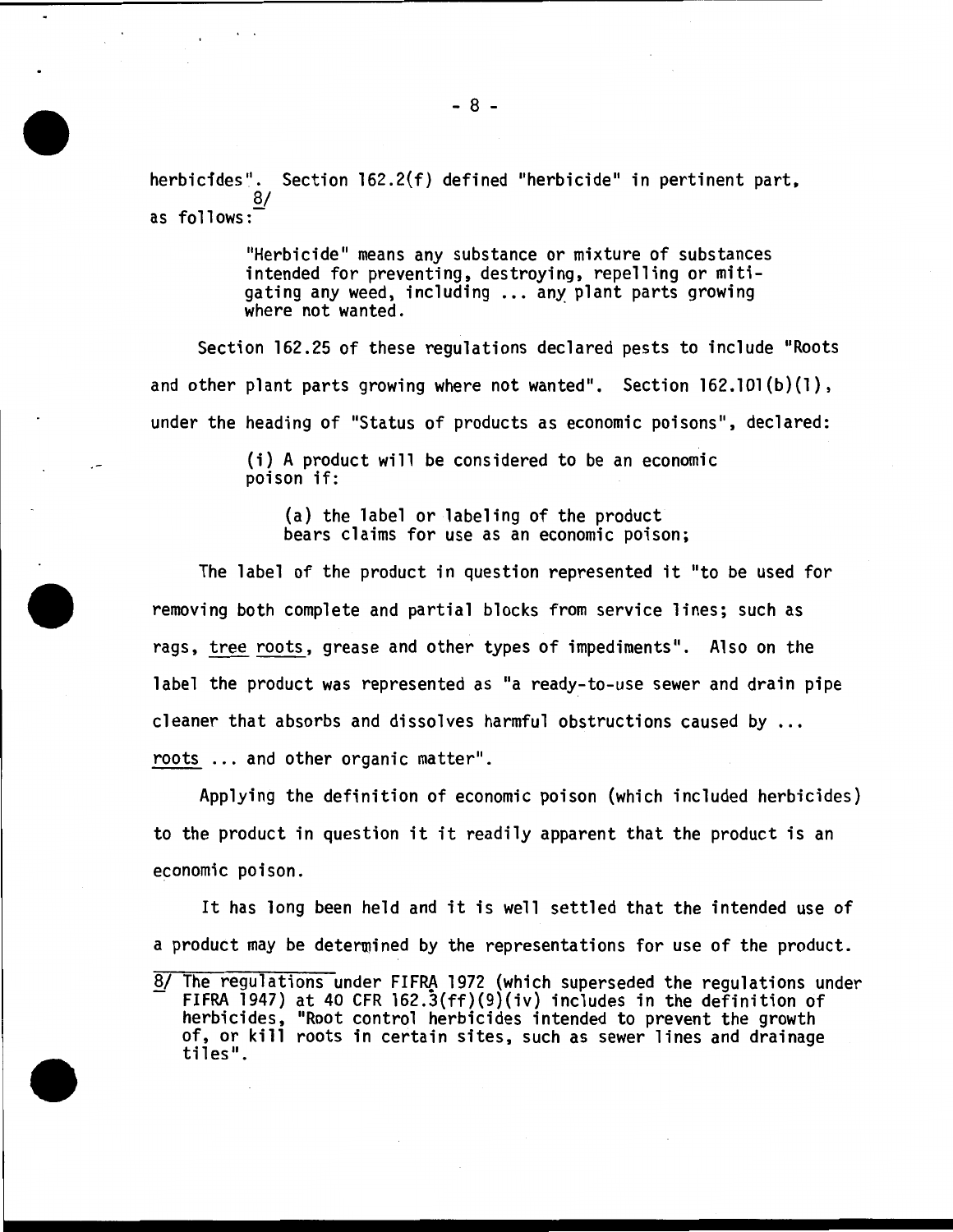In United States v. 681 Cases ... Kitchen Klenzer, 63 F. Supp. 286 (E.D. Mo. 1945} a case under the Insecticide Act of 1910 (predecessor of FIFRA) the term "fungicide" was defined to include "any substance intended to be used for preventing, destroying, repelling or mitigating any and all fungi ..." The court held that Congress "employed the words 'intended to be used' in reference to objective intent as evidenced by what the product holds itself out to be." The court continued:

> Any other construction of this statute would lead to the absurd result that a manufacturer could actually label his product a fungicide and yet avoid the application of the Act by reservations and his own knowledge of its inefficacy.

This construction has consistently been applied in cases arising under the Federal Food, Drug, and Cosmetic Act where "intended" or "intended for use" is used in defining "drug". In United States v. Article Labeled in Part ... Sudden Change, 409 F.2d 734, 739 (2d Cir. 1969) the court cited numerous cases and said:

> It is well settled that the intended use of a product may be determined from its label, accompanying labeling, promotional material, advertising and any other relevant source. (Cases omitted.}

The Sudden Change case is particularly pertinent as applied to this case. The issue there was whether the article was a cosmetic or a drug. If a drug, the label was required to bear the name of each active ingredient which the label of the product did not bear. The distributor of the product there argued that the claims on the label brought the product within the definition of cosmetic and not within the definition of drug. The labeling of the product made ten different claims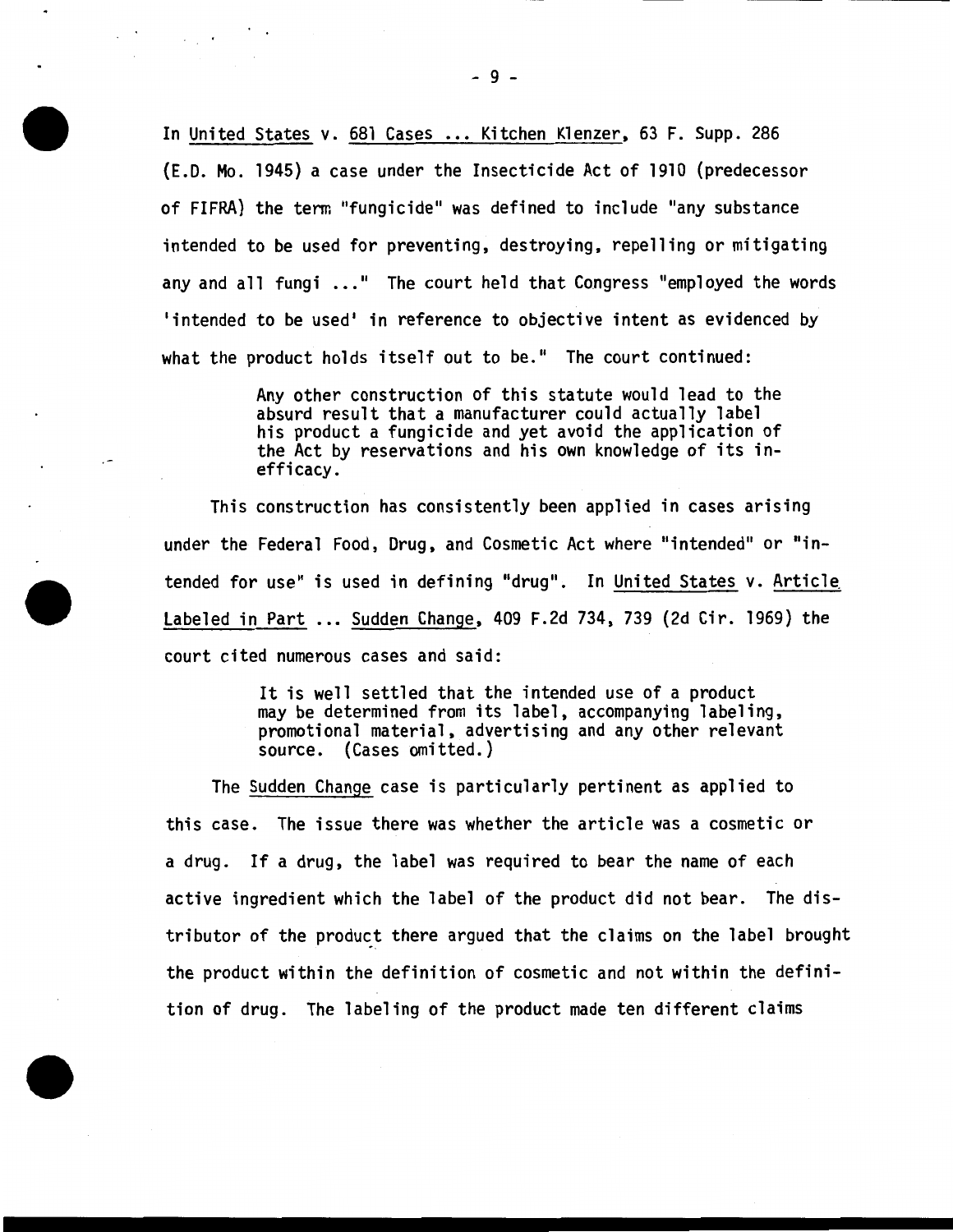(p. 737). The court held (p. 742) that because of two particular claims, the product was deemed to be a drug. The court further held that if complainant ceased to employ these two promotional claims and made no others which brought the product within the definition of drug, the product would not be deemed a drug.

This holding in the Sudden Change case answers the respondent's argument in this case that the appearance of the words "roots" or "tree roots" on the label does not transform the article into a pesticide. The fact is that the representations on the label that the product would be effective in dissolving and removing roots or tree roots is what brings the product within the definition of "economic poison". I might add, as suggested in the Sudden Change case, that removal of these pesticidal claims would remove the product from the definition of economic poison or pesticide. It appears that the respondent has accomplished this in the revised label of the product. See Resp. Ex. 1.

The respondent argues that the intended use of this product was as a drain opener and it is, therefore, not an economic poison. The Supreme Court has said that "statutory definitions of tenns used therein prevail over colloquial meanings". Western Union Telegraph v. Lenroot, 323 U.S. 490, 502 (1945).

2. A Civil Penalty May Be Assessed Against Respondent Under Section 14(a) of FIFRA 1972 (7 U.S.C. 136 1) For Shipping an Unregistered Economic Poison in Violation of'FIFRA 1947, 7 U.S.C. 135a.

There was no provision in FIFRA 1947 for the assessment of civil penalties for violations of the Act. The civil penalty assessment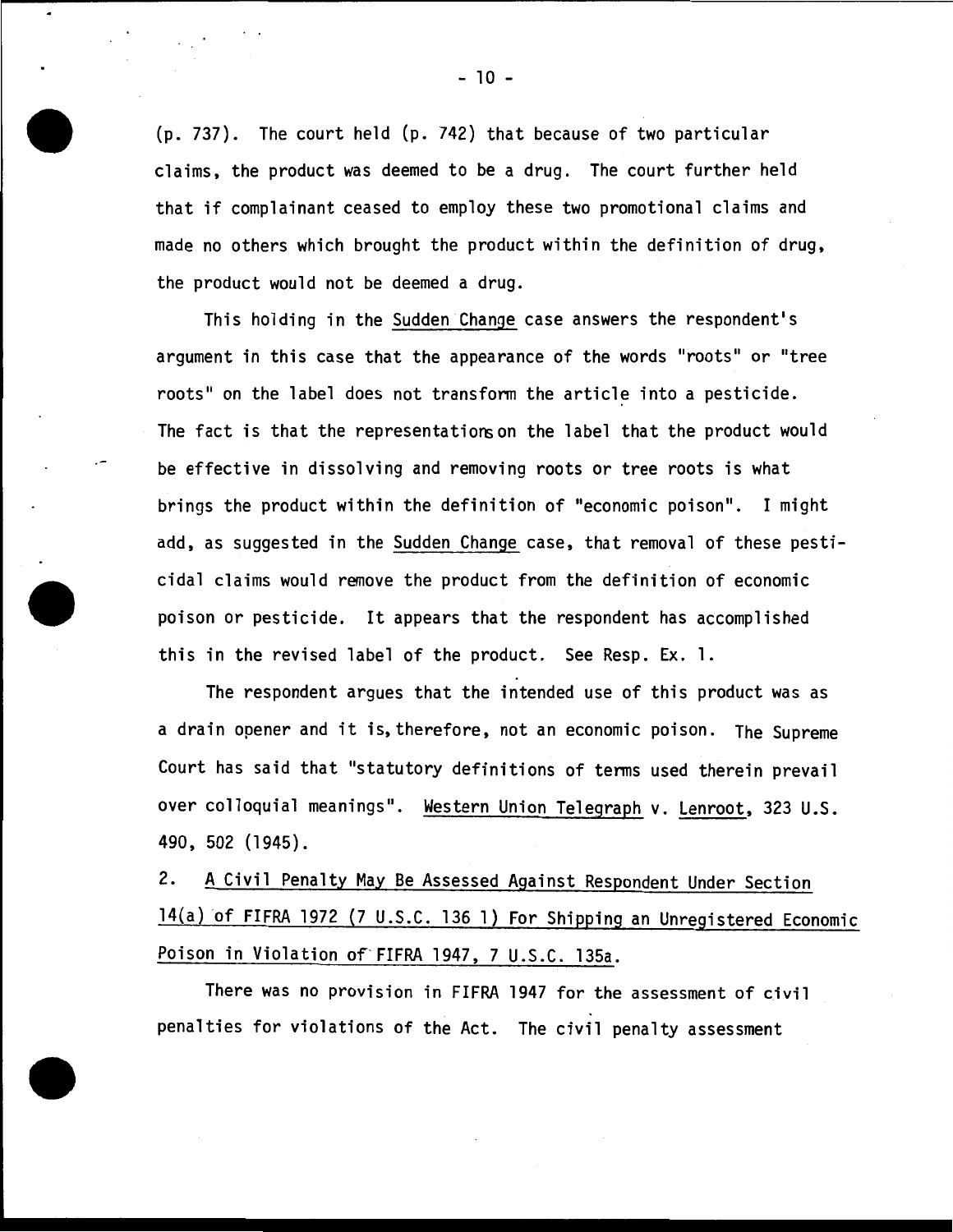provision was an amendment to FIFRA 1947 that became effective under FIFRA 1972.

Section 4 of FEPCA sets forth the effective dates of the provisions of the Act which were enacted on October 21, 1972. The pertinent portions of the section are quoted in the ruling I issued in this case on June 19, 1976 (pp. 3, 4). In said ruling I referred to the case of Southern Mill Creek Products, Inc. I issued a ruling in that case on March 6, 1974. This ruling is published in full in an official publication of the Environmental Protection Agency entitled Notices of Judgment Under 9/ the Federal Insecticide, Fungicide, and Rodenticide Act, $\bar{\phantom{a}}$  issue of June 1975, Case No. 1479. A copy of the ruling is attached hereto.

I stated in my ruling on June 9, 1976, as follows:

In the case of Southern Mill Creek Products, Inc., I held that in a civil penalty prosecution under section 14(a) of FIFRA 1972  $[7 \cup S.C. 136]$   $(a)$  it was proper to charge a violation of section  $3(a)(1)$  of FIFRA 1947 [7 U.S.C. 135a(a)(1)] for interstate shipments in April and May 1973 of pesticides that were not registered under section 4 of FIFRA [7 U.S.C. 135(b)]. The crux of the holding was that under section  $4(a)$  of FEPCA, the provision of section  $14(a)$  of FIFRA 1972 became effective at the close of the date of enactment (October 21, 1972) and that under section 4(b) of FEPCA the provision of FIFRA 1947, was in effect at the time of said interstate shipments. In other words, it was held that it was proper to seek a civil penalty under FIFRA 1972 for a nonregistration violation of FIFRA 1947 under provisions that were continued in effect by virtue of the saving clause in section 4(b) of FEPCA.

My reasons for the ruling in the Southern Mill case are set forth in full in sections designated I, II, and III, and are applicable to the case now before us. I confirm my ruling in the Southern Mill case and

9/ Notices of Judgment are issued pursuant to section 16(d) of FIFRA T972 [7 U.S.C. 136n(d)] which states, "The Administrator shall, by publi-<br>cation in such manner as he may prescribe, give notice of all judgments<br>entered in actions instituted under authority of this Act".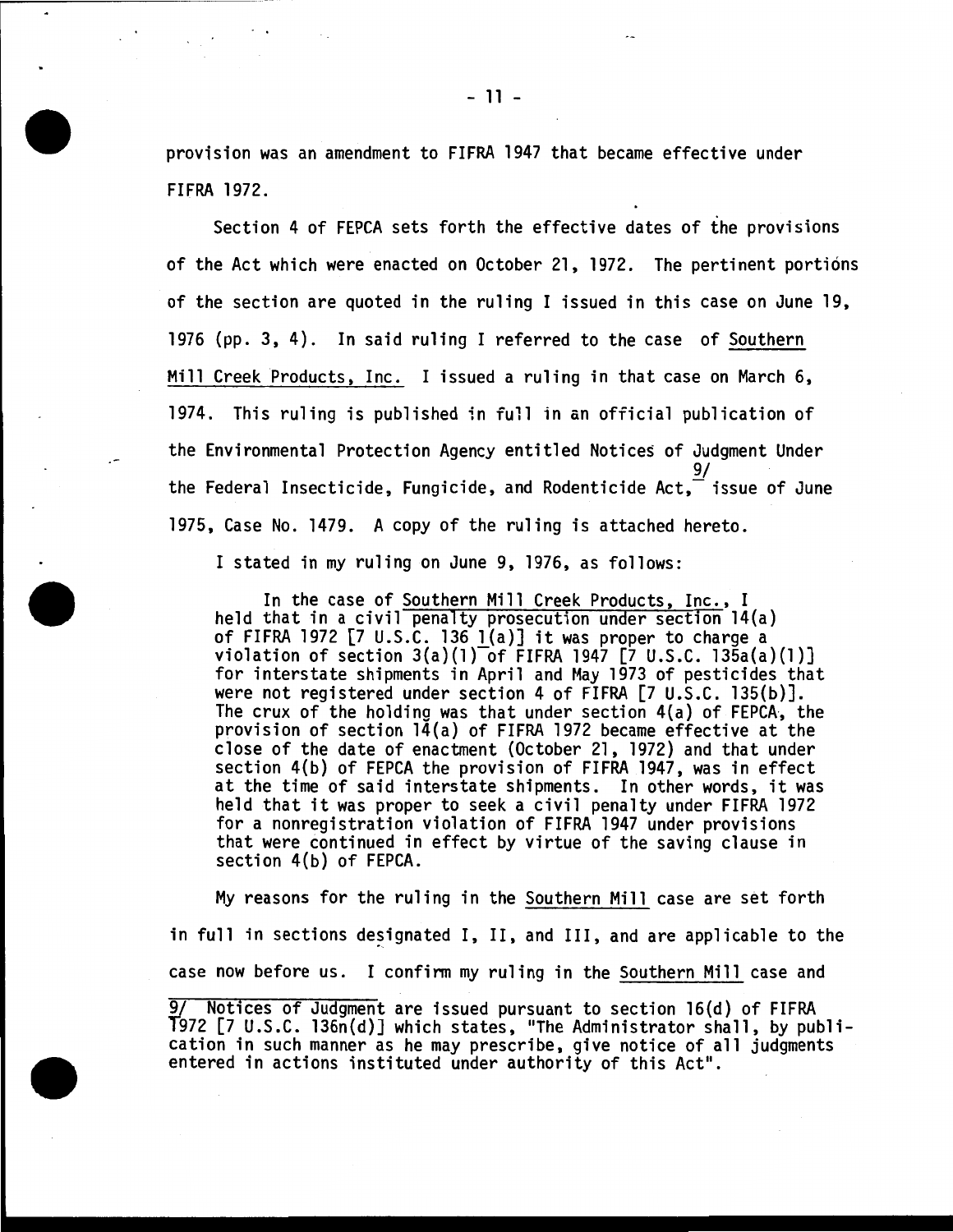and incorporate herein by reference the reasons for the ruling.

3. The Failure of the Administrator to Promulgate Regulations Providing for the Registration of Pesticides Within Two Years After the Enactment of FEPCA is Not a Bar to the Prosecution of the Present Case.

Section 4(c)(l) of FEPCA provides as follows:

Two years after the enactment of this Act the Administrator shall have promulgated regulations providing for the registration and classification of pesticides under the pro- visions of this Act and thereafter shall register all new applications under such provisions.

I stated in my ruling of June 9, 1976 as follows:

The Administrator did not promulgate regulations providing for the registration of pesticides under FIFRA 1972 within two years after the enactment of FEPCA [see section 4(c)(l) above]. Proposed regulations were published on October 16, 1974, 39 F.R. 36973, and final regulations were published on July 3, 1975, 40 F.R. 28267, effective August 4, 1975. 10/

The respondent is charged with having violated section 3a(1) of FIFRA 1947 [7 U.S.C. 135a(a)(l)] by making an interstate shipment on June 26, 1975, of a pesticide that was not registered under section 4 of FIFRA 1947 (7 U.S.C. 135b). The question, therefore, is<br>whether the failure of the Administrator to have promulgated registration regulations within the two year period is fatal to the prosecution in this case. In my view, it is not.

I held, in effect, that the two year period set forth by Congress

for the promulgation of regulations providing for the registration of pesticides was directory and not mandatory and that the saving clause in section 4(b} of FEPCA should be broadly construed to effectuate the legislative intent to provide a contjnuous program for registration of pesticides.

10/ Under section 4(d) of FEPCA the regulations became enforceable on October 5, 1975, 60 days after the Administrator published effective regulations.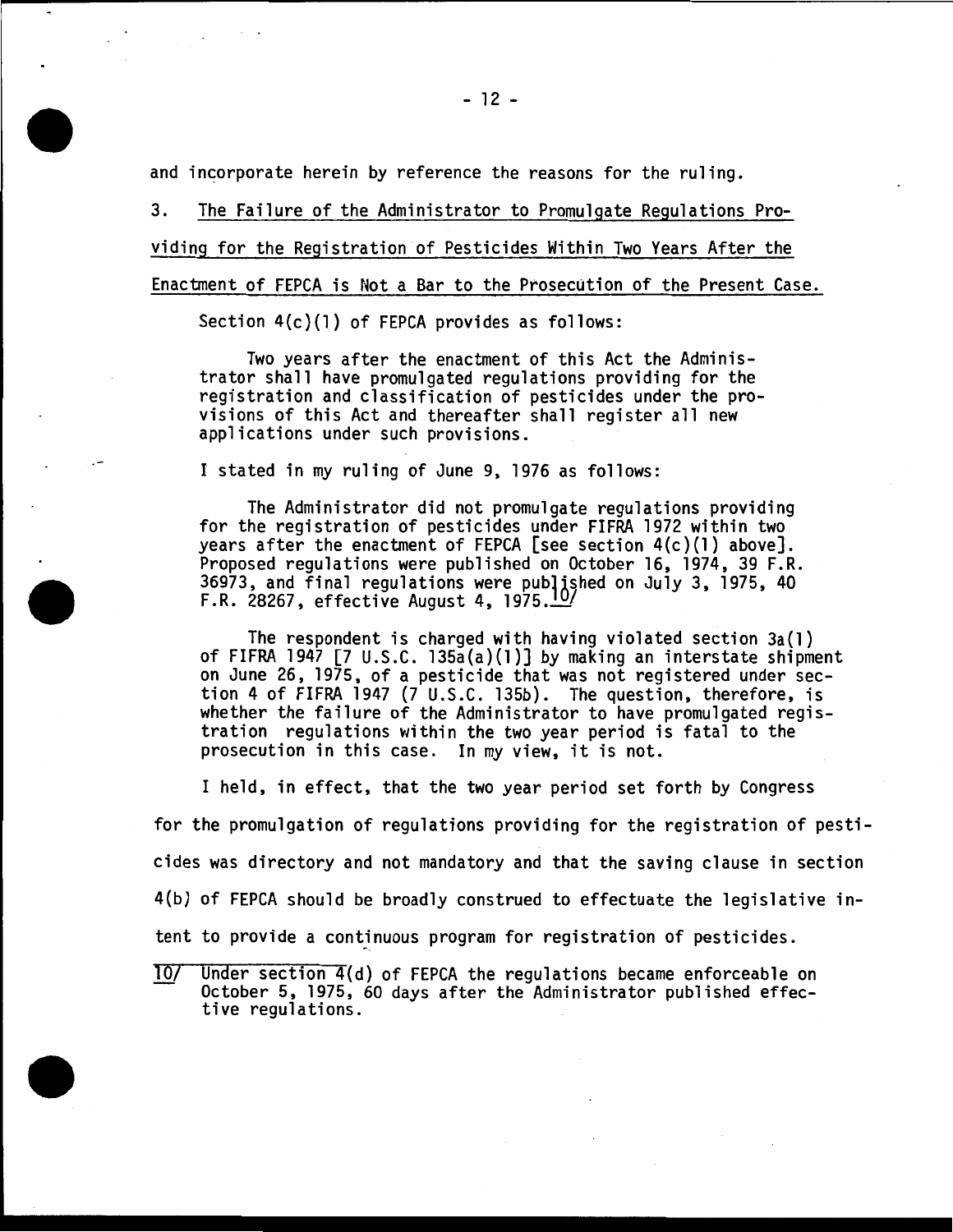My reasons for holding as I did are fully set forth in my ruling of June 9, 1976 which is part of the record in this case. I hereby confirm that ruling.

4. The Statute Is Not Defective By Reason Of The Fact That It Does Not Specify Who Must Register The Product.

The respondent argues "that there is nothing in the statute which specifically requires the distributor to register this product"; "that it is impossible to determine from FIFRA•s statutory language pertaining to registration exactly who must register"; and "the language is so vague that one must guess at its meaning and at its application with respect to him".

It is apparent from the arguments that the respondent misconstrues the charge in this case. The respondent is not charged with not registering this product. The respondent is charged under 7 U.S.C. 135a, wtth Shipping a product that was not registered. The unlawful act was not the non-registration but rather the shipping of a non-registered product. The respondent did not necessarily have the obligation to register but it did have the obligation to see that the product it shipped was registered. The statute is clear in placing this obligation on it.

The holding of the court in United States v. Parfait Power Puff Co., 163 F.2d 1008 (7th Cir. 1947), cert. denied 332 U.S. 851, is applicable to this case. That was a case under the Federal Food, Drug, and Cosmetic Act where the defendant was charged with introducing into interstate commerce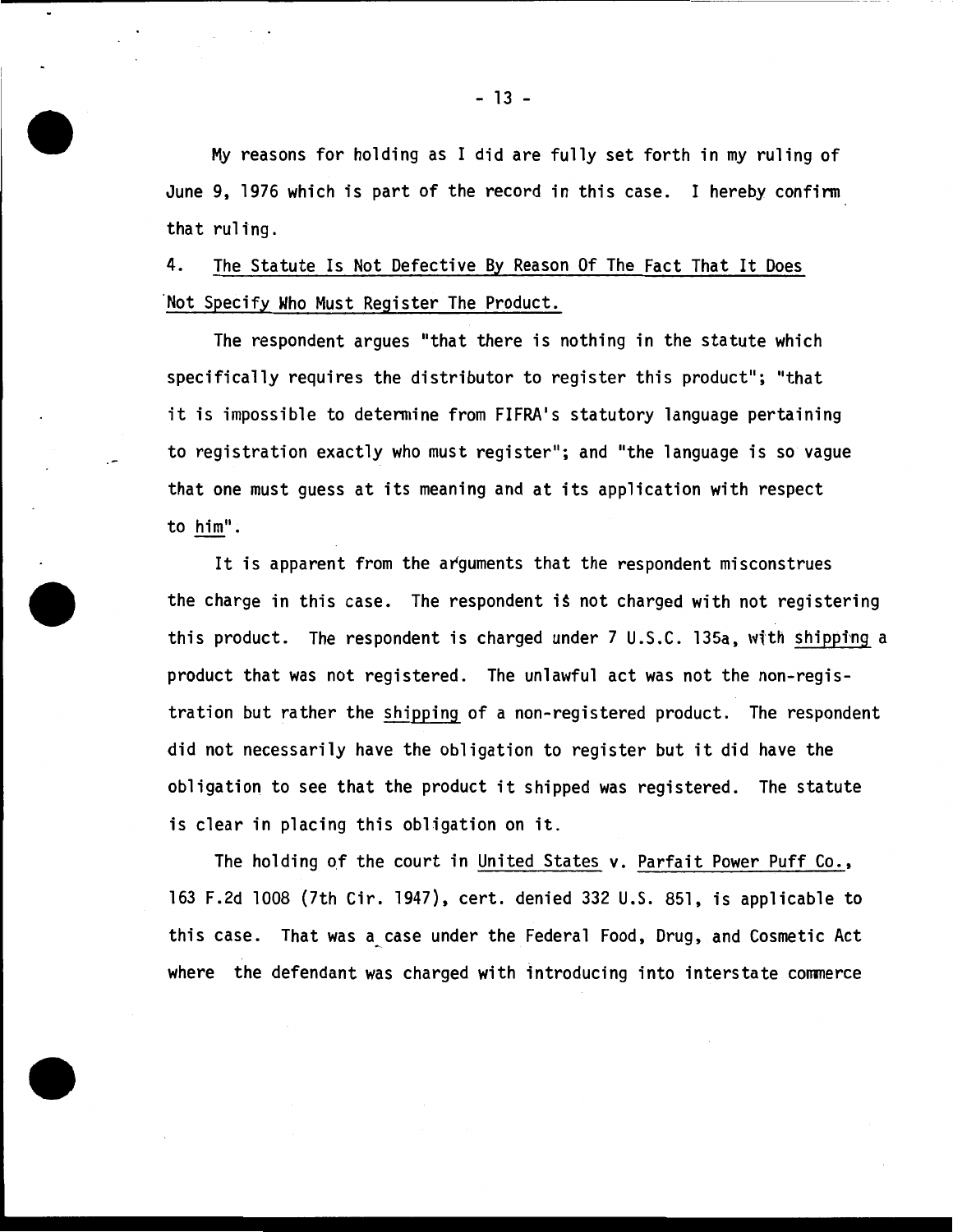a product that was in violation of the Act. The defendant disclaimed responsibility and sought to place it on the manufacturer of the product. In rejecting this argument, the court said, p. 1010:

The person who brings goods into commerce, by whatever means or implements, is bound to see that the commodity thus put in commerce, is not beyond the pale of the legislative act.

5. Amount of Penalty

• Having determined that there was a violation and that a civil penalty is imposable, I reach the question as to the amount of the penalty.

In determining the amount of penalty that should be imposed for a violation, section  $14(a)(3)$  of FIFRA, as amended, 7 U.S.C. 136  $1(a)(3)$ sets forth the following factors that shall be considered: size of respondent's business; effect on respondent's ability to continue in business; and gravity of the violation. Section 168.60(b)(2) of the Rules provides that there shall also be considered respondent's history of compliance with the Act and evidence of good faith or lack thereof.

The proposed civil penalty was derived from the Guidelines for Assessment of Civil Penalties under section 14(a) of FIFRA, 39 F.R. 27711, <u>et seq</u>., July 31, 1974. $\frac{111}{11}$  As to size of respondent's business, it had gross sales in excess of one million dollars in the past fiscal year. The respondent urges that imposition of a civil penalty in any amount would be improper and that if any penalty should be imposed, the amount proposed in the complaint (\$3,520) is excessive. The respondent makes no claim that the imposition of the proposed civil penalty will effect is ability to continue in business.

11/ Section 168.45(b) of the Rules provides that the Administrative Law Judge may, at his discretion, increase or decrease the assessed penalty from the amount proposed in the complaint.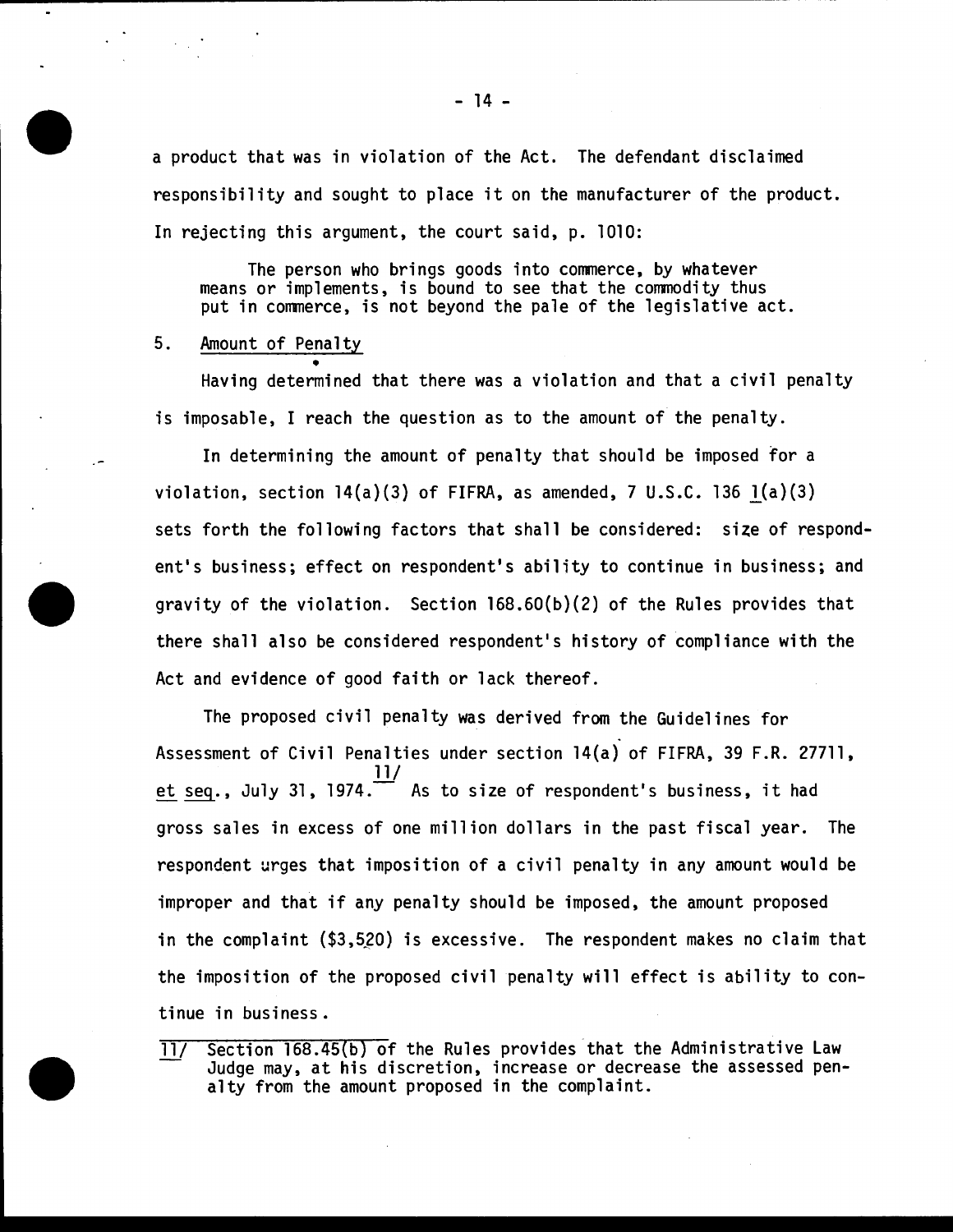I then reach the point of determining the appropriate penalty based on "gravity of the violation". It has generally been accepted by Administrative Law Judges that "gravity of the violation" should be considered from two aspects - gravity of harm and gravity of misconduct.

As to gravity of harm, the case development technician of the regional office of EPA who calculated the proposed penalty and the chief of the enforcement section of the pesticide branch of the region, both testi- $12)$ fied that this product had slight potential for injury.  $\overline{\phantom{a}}$  On this evidence, I conclude that the gravity of harm has a low degree.

Gravity of misconduct poses a more difficult question. One of the important elements on this aspect is whether respondent had knowledge of the statutory or regulatory requirements. The testimony from the president of the company was that he knew that a pesticide had to be registered before it was marketed. The respondent has had products registered under 13/ its name, some within the preceding year.

Another element affecting gravity of misconduct is the intent of respondent. Although it is not necessary to show intent to establish a violation in a civil penalty assessment case [cf. United States v. Detterweich, 320 U.S. 277 (1943); United States v. Parfait Power Puff, supra] it is an element that is properly considered in evaluating gravity of misconduct.

. 12/ Presumably, when used as directed on the label.

 $\overline{13}$ / The evidence is not clear as to whether respondent is presently distributing products which are registered under its name.

- 15 -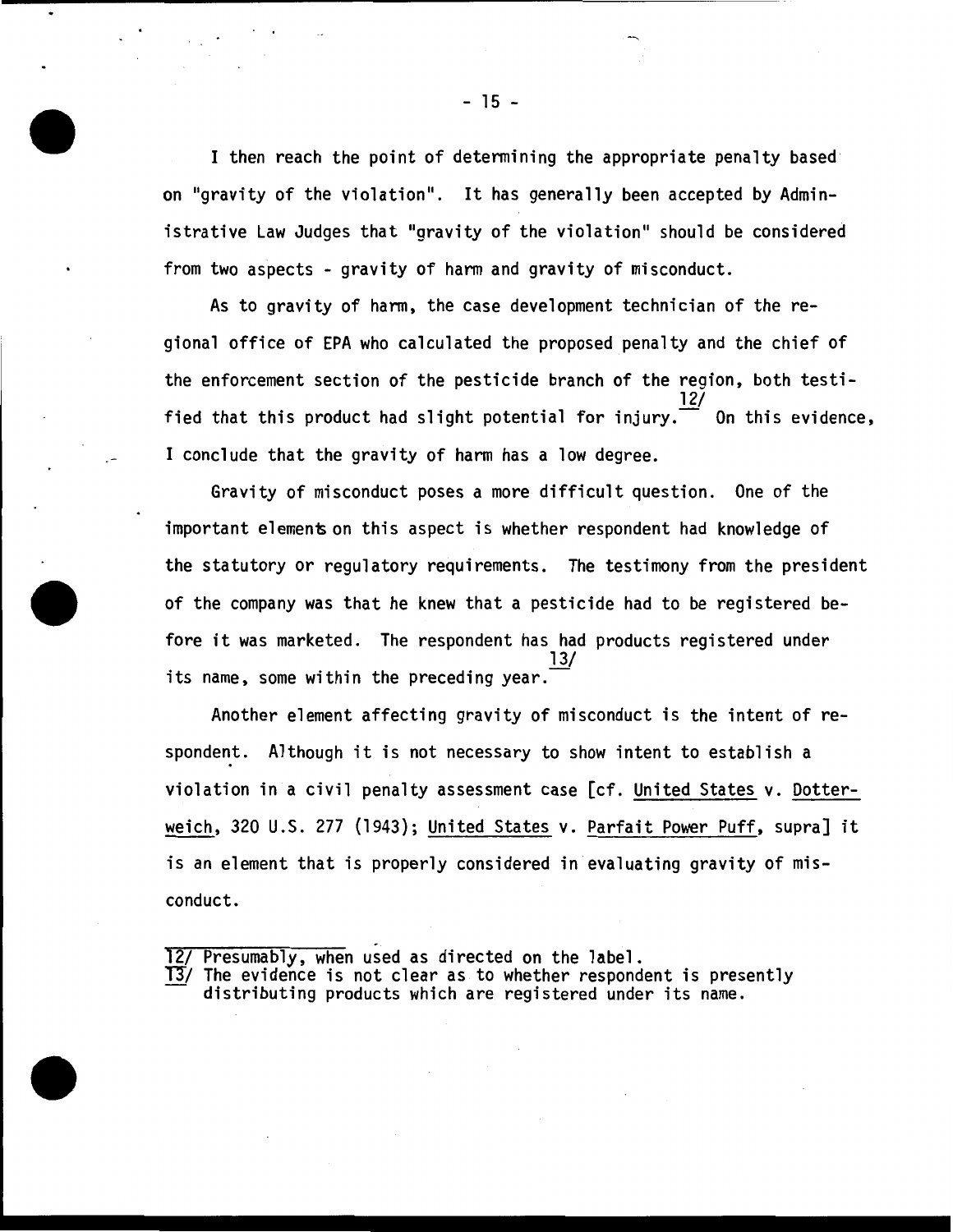The respondent did not ship this unregistered product with knowledge that it was a pesticide and should have been registered. The evidence shows that in all instances where the respondent had products registered under its name it relied on the manufacturer of the product to obtain the registration and the respondent was not involved in the registration process. In this instance the respondent relied on its manufacturing supplier to obtain registration if that was required. The promotional material furnished by the supplier represented that the product would be effective in dissolving and removing roots, along with other organic matter. Notwithstanding this representation, the technical director of the supplier, who was also involved in labeling and registering products for his company, did not recognize that this product was a pesticide. The supplier did not register the product and did not inform the respondent that it should be registered.

As soon as respondent was informed by EPA that the product was a pesticide it revised the label by removing the pesticidal claims relating to roots and tree roots.

The complainant asserts that bad faith on behalf of respondent is demonstrated by the fact that it requested the attendance of two employees of EPA as witnesses at the hearing and did not call either of them to testify. I consider this incident as completely irrelevant as touching on the question of good faith relating to the violation in question.

There was admitted into evidence over objection of respondent, Notice of Judgment No. 1593, Issue of September 1975. This shows that

- 16 -

 $\cdot$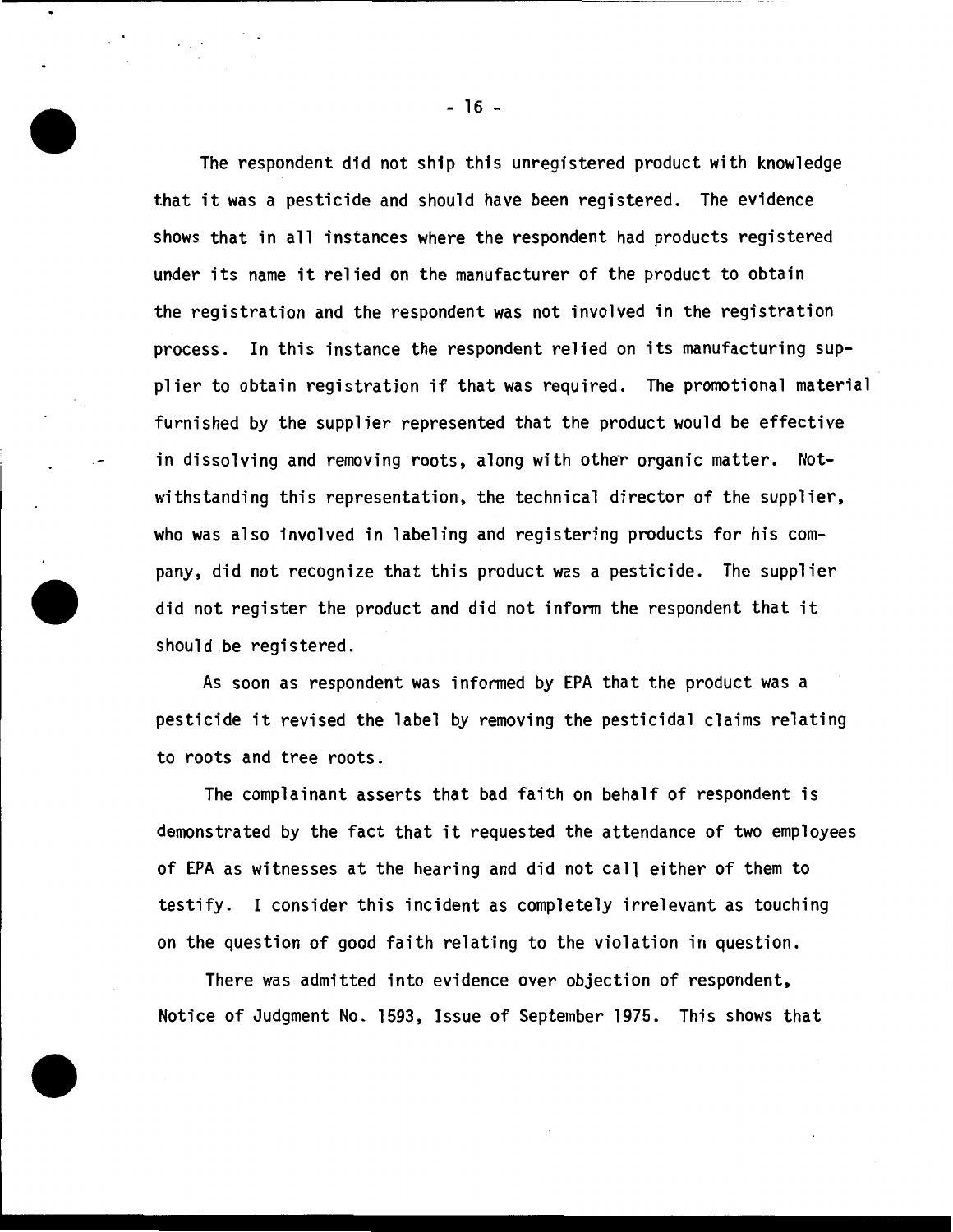in a civil action respondent had been charged under provisions of FIFRA 1947 and FIFRA 1972 with having made shipments in February and March 1974 of two pesticides. The charges included nonregistration, adulteration and misbranding. In that case the respondent signed a consent agreement and the final order assessed a civil penalty of \$6,000.

This history of prior violations was not received for the purpose of showing that the respondent had committed the violation in question or to establish any elements of the violation. The document was admitted pursuant to section 168.45(b) of the Rules [and its reference to l68.60(b)] which provides that in evaluating the appropriateness of the penalty the Administrative Law Judge shall consider respondent's history of compliance with the Act or its predecessor statute. It was received into evidence solely for this purpose.

There were mitigating factors before me which, apparently, were not before the regional office when the proposed penalty of \$3,520 was assessed. I consider of significance the fact that respondent relied on its supplier with regard to the registration process and respondent's mistaken understanding that the product was not a pesticide. These factors do not excuse the violation but they are appropriate for consideration in determining the amount of the penalty.

Having considered the entire record and based on the Findings of Fact, and Discussion and Conclusions herein, I determine that a penalty of \$2,000 is appropriate and I propose that the following order be issued.

- 17 -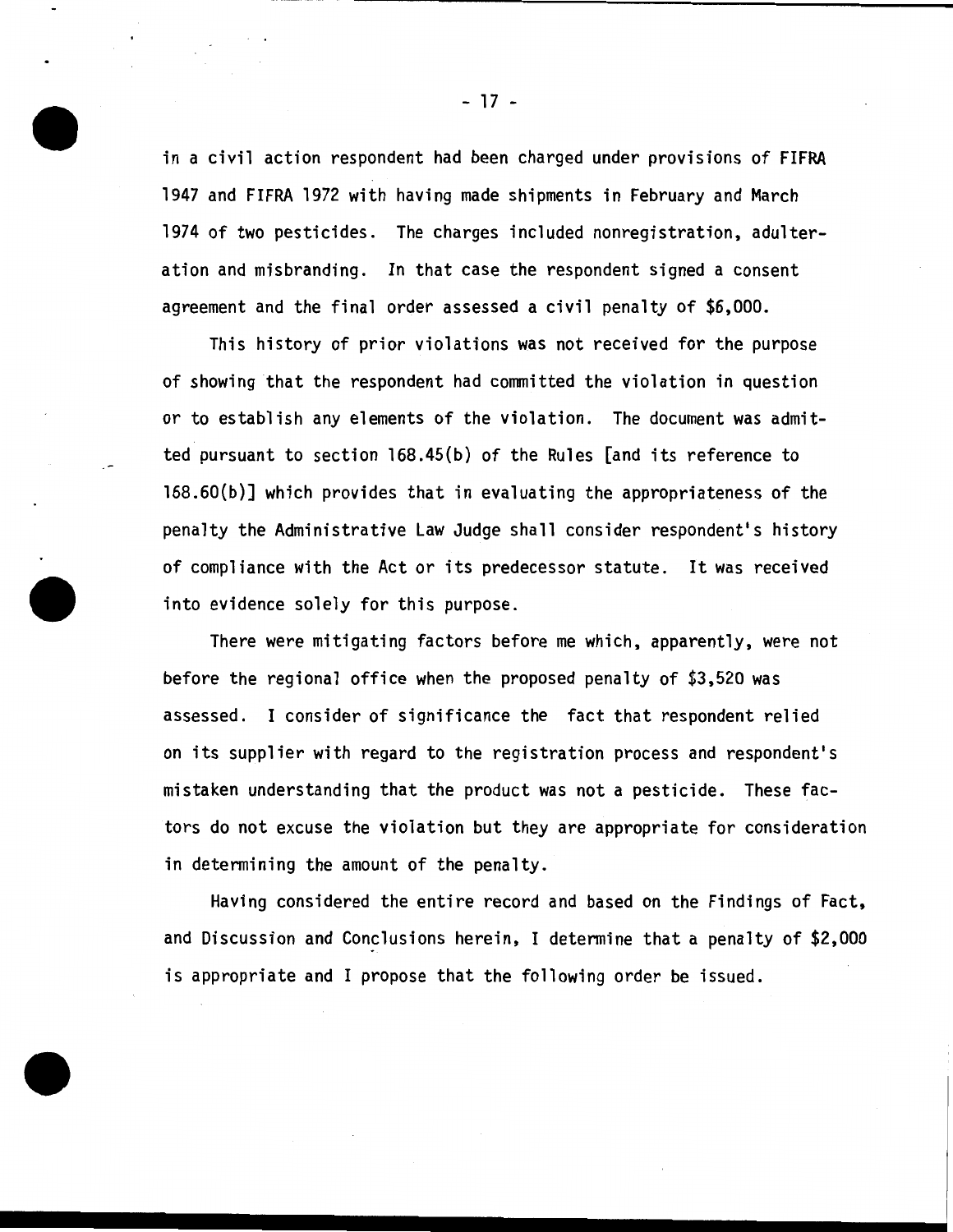#### 14/ Final Order<sup>-</sup>

Pursuant to section 14(a)(l) of the Federal Insecticide, Fungicide, and Rodenticide Act, as amended, 7 U.S.C. 136 l(a)(l) a civil penalty of \$2,000 is hereby assessed against respondent, Continental Research Corporation, for the violation of section 3a(l) of the Federal Insecticide, Fungicide, and Rodenticide Act, 7 U.S.C. 135a(a)(l) for shipping an unregistered economic poison on June 26, 1975.

•, -----f" ~... ~ - . ,\_..\_ / . <sup>~</sup> ...\_ '-- "\...,. "-'-"~~ ....\_\_L *t.L.* "-"''-"l-'--t t..\_. y c;,. { <sup>~</sup>

Bernard D. Levinson<br>Administrative Law Judge

April 26, 1977

 $\bullet$ 

Unless appeal is taken by the filing of exceptions pursuant to  $14/$ section 168.51 of the Rules of Practice, or the Regional Administrator elects to review this decision on his own motion, the order shall become the final order of the Regional Administrator. [See section 168.40(c).]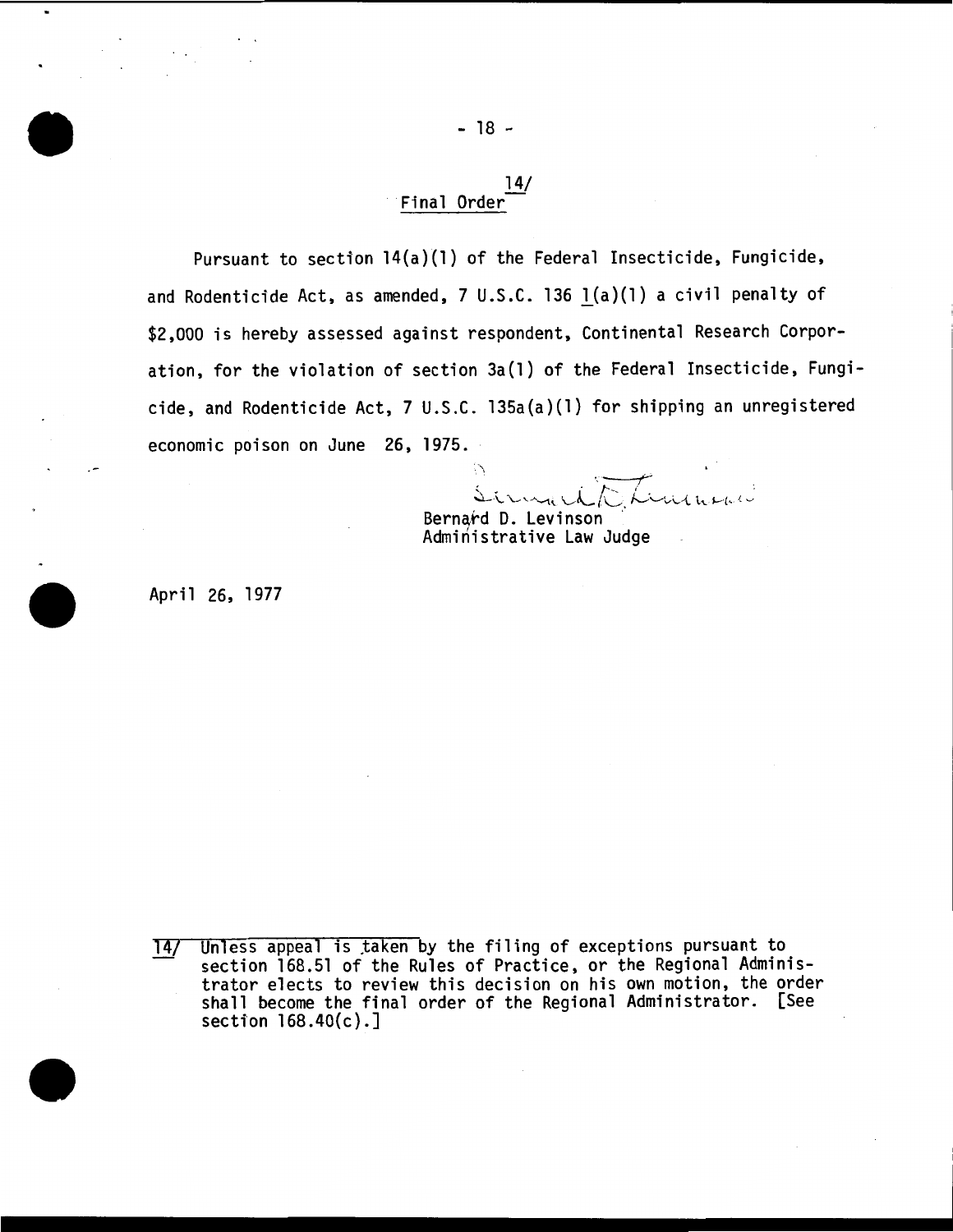# -o;- : ..... \_. '' *\_:',* -, */* ' N. J., I.F.R. 1451-1500

, r

 $\ddot{}$ 

Issued June 1975

.. I

# UNITED STATES ENVIRONMENTAL PROTECTION AGENCY OFFICE OF ENFORCEMENT OfFICE OF GENERAL ENFORCEMENT PESTICIDES ENFORCEMENT DIVISION

# NOTICES OF JUDGMENT UNDER THE FEDERAL INSECTICIDE, FUNGICIDE, AND RODENTICIDE ACT

# \ Nos. 1451-1500

Notices of Judgment report cases involving seizure actions taken against products alleged to be in violation, and criminal and civil actions taken against firms or individuals charged to be responsible for violations. The following Notices of Judgment are approved for publication as provided in Section l6(d) of the Federal Insecticide, Fungicide, and Rodenticide Act, as amended (7 U.S.C. 136n).

Richard H. Johns Acting Assistant Administrator for Enforcement

Washington, D.C.

 $\begin{bmatrix} 1 & 1 \\ 1 & 1 \end{bmatrix}$ 

Å.,  $\ddot{\cdot}$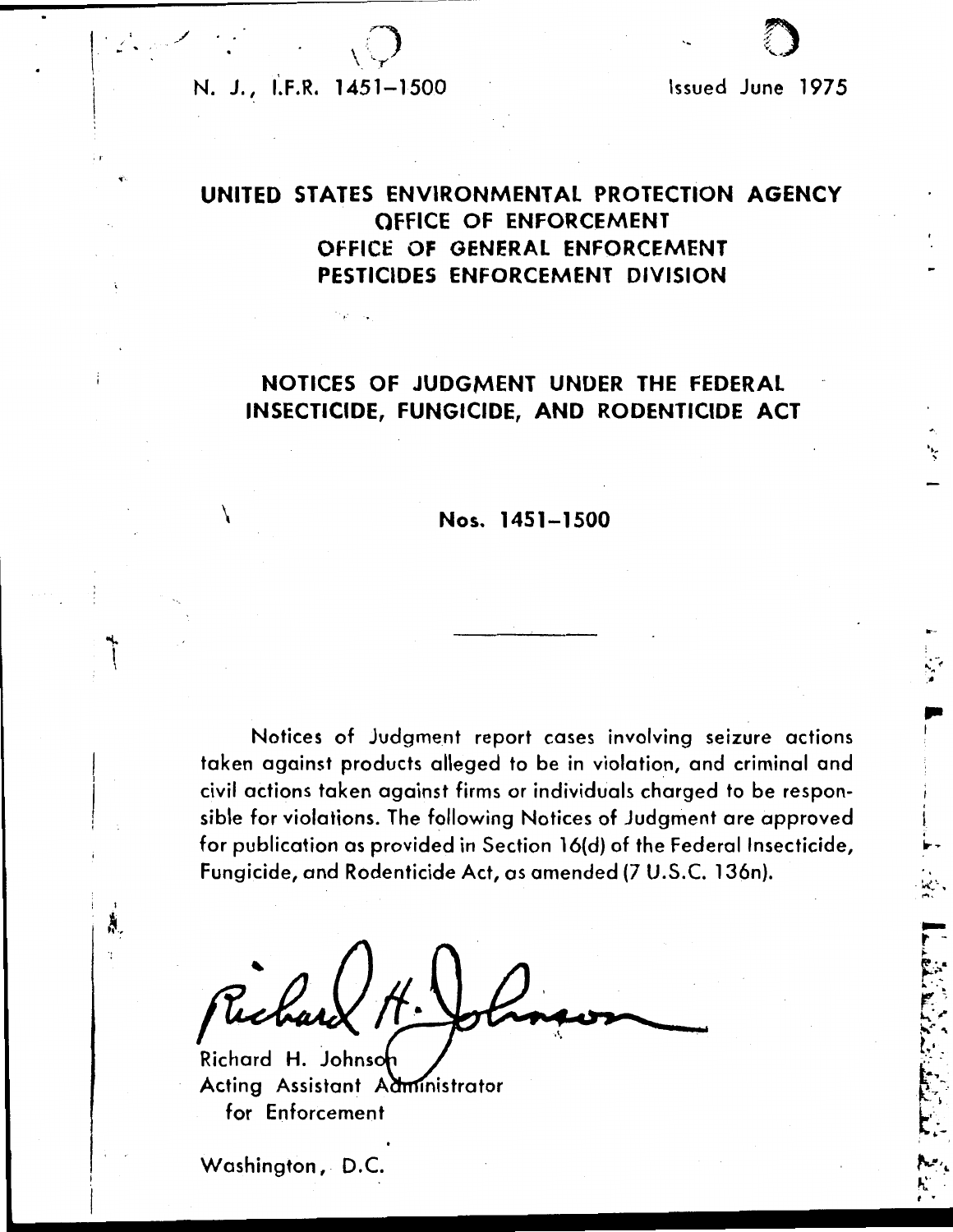# 1479. In Re: Southern Mill Creek Products, Inc., EPA Region IV, July 22, 1974, (I.F.&R. No. IV-13C, 1.0. Nos. 88486 and 88575.)

 $\vert$ 

 $\frac{1}{2}$ .

"·.

This was a civil action charging the respondent with violating the Federal Insecticide, Fungicide, and Rodenticide Act, 7 U.S.C.  $135a(a)$ (1) and  $135b$ . The action pertained to shipments made on April 9 and May 16, 1973, from Tampa, Florida, to Tuscaloosa and Gadsden, Alabama. The pesticides involved were SMCP MALATHION ULV CONCENTRATE and MALATHION ULV CONCENTRATE; the respondent requested a hearing in which he raised two defenses to the charges set forth in the complaint. After the ruling by the Administrative Law Judge that the respondent's defenses were not applicable to the charges in the complaint, the respondent signed a Consent Agreement. The final Order assessed a Civil penalty of \$2,500.00.

fhe following is Administrative law Judge Bernard D. Levinson's ruling on the defenses.

# Ruling On first And Second Defenses Of Respondent's Answers

On November 2, 1973, two complaints, were issued against the Respondent proposing to assess civil panalties pursuant to section 14(a) of the Federal Insecticide, Fungicide, and Rodenticide Act, as amended (hereinafter FIFRA 1972), Public law 92-516, October 21, 1972 (7 U.S.C. 136 1(a)) for alleged violations of section 12 of the Act. FIFRA 1972 amended the Federal Insecticide, Fungicide, and Rodenticide Act of 1947 (hereinafter FIFRA 1947).

Interim Rule of Practice governing proceedings conducted in the assessment of civil penalties under FIFRA were promulgated on September 14, 1973, and published in the Federal Register on September 20, 1973, 28 F.R. 26360 (hereinafter the Rules), which added a new Part 168 to Title 40, Code of Federal Regulations. By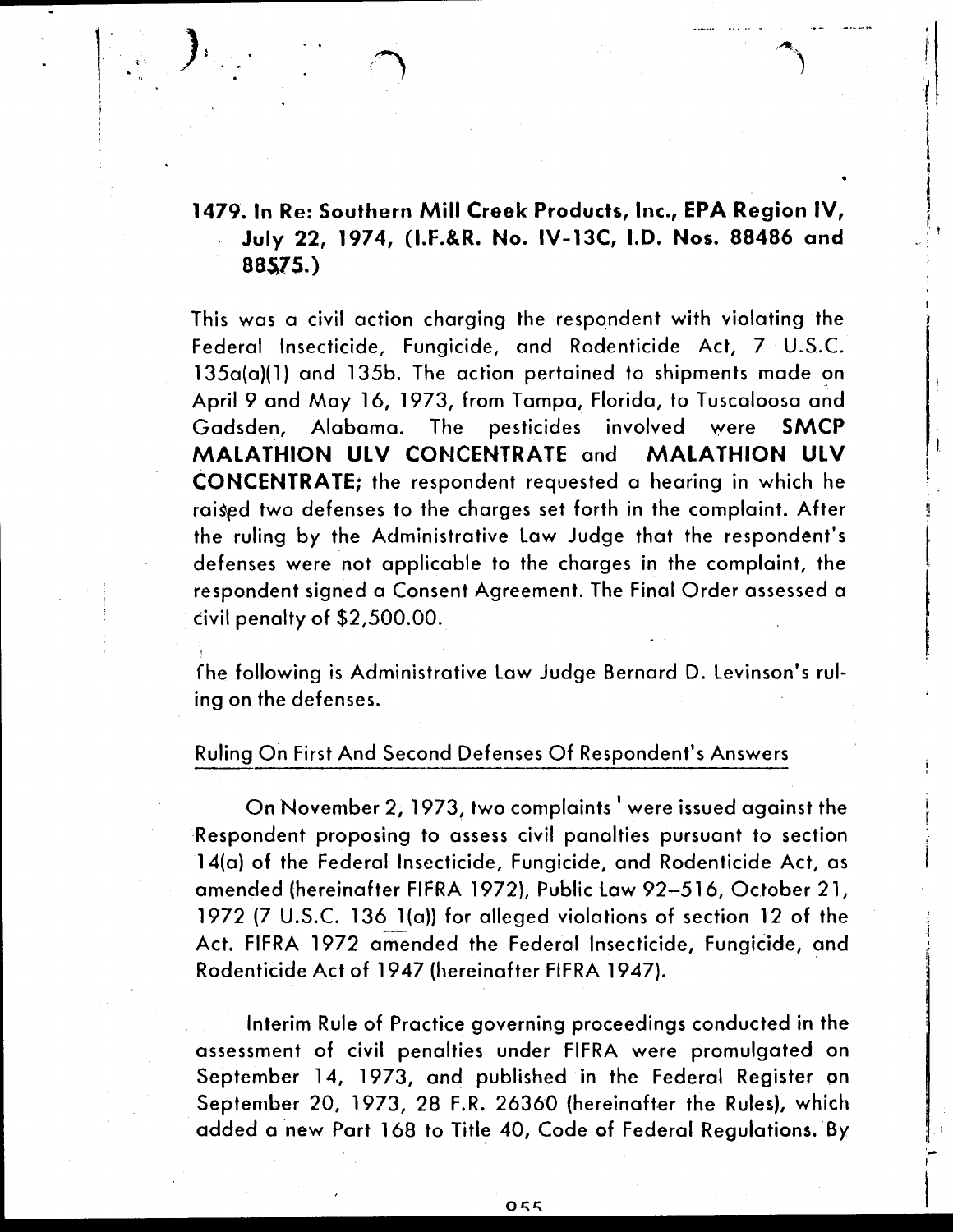l **V** 

> ... .. ,. r

order dated December 4, 1973, the two proceedings were consolidated by the Administrative Law Judge pursuant to section 168.22 of the Rules.

Each complaint alleges that respondent. violated section 12 of the Act by delivering for shipment from Tampa, Florida, to a city in another state,  $^{\text{2}}$  a pesticide that was ''not registered under section 4 of the Act.  $3$  (7 U.S.C. 135a(a)(1), 135b)."

 $\begin{bmatrix} 1 \\ 1 \end{bmatrix}$ 

).  $\qquad \qquad$ 

 $\mathbf{1}$ I I I I  $\prod_{i=1}^{n}$  $\big\}$ .

I

 $\left| \right|$  $\parallel$ 

> j ;j

> > li '! !

I ..

I•

!<br>!!  $\mathbf{I}$ 

I : I I I i I. . I

The Respondent filed timely answers and requests for hearing. Each answer raises the same two legal defenses which the Administrative law Judge considered should be disposed of before proceeding further with the case.<sup>4</sup> At the request of the Administrative Law Judge, the parties have filed memoranda of law in support of their positions. \

The first defense alleges that the complaint fails to state a claim for civil penalty against Respondent pursuant to section 4 of FIFRA, as amended, <sup>5</sup> and 40 CFR 168.31(a) in that it fails to set forth a concise statement of the factual basis for the olleged violation and 'efers to a statutory section not relevant to the proceeding. The second defense alleges that the Agency is without jurisdiction to impose a civil penalty on Respondent, as (1) the alleged violation occurred before the publication of effective regulations in the Federal Register and (2) 7 U.S.C. 136 1 by its terms is not applicable to a violation of  $7 \text{ U.S.C. } 135a(a)(1)$  and  $135b$ .

I.

# Effectiveness Of The Registration Requirement Under FIFRA 1947

The first Federal regulation of pesticides was under the Federal Insecticide Act of 1910. Under this law, there was no requirement for registration. This Act was repealed in 1947 and replaced with the Federal Insecticide, Fungicide, and Rodenticide Act, FIFRA 1947. This Act, for the first time, required registration of pesticides (which in the Act were designed as "economic poisons"). Among the purposes of registration, were to provide additional protection to the public; to assist manufacturers in complying with the provision of the Act; to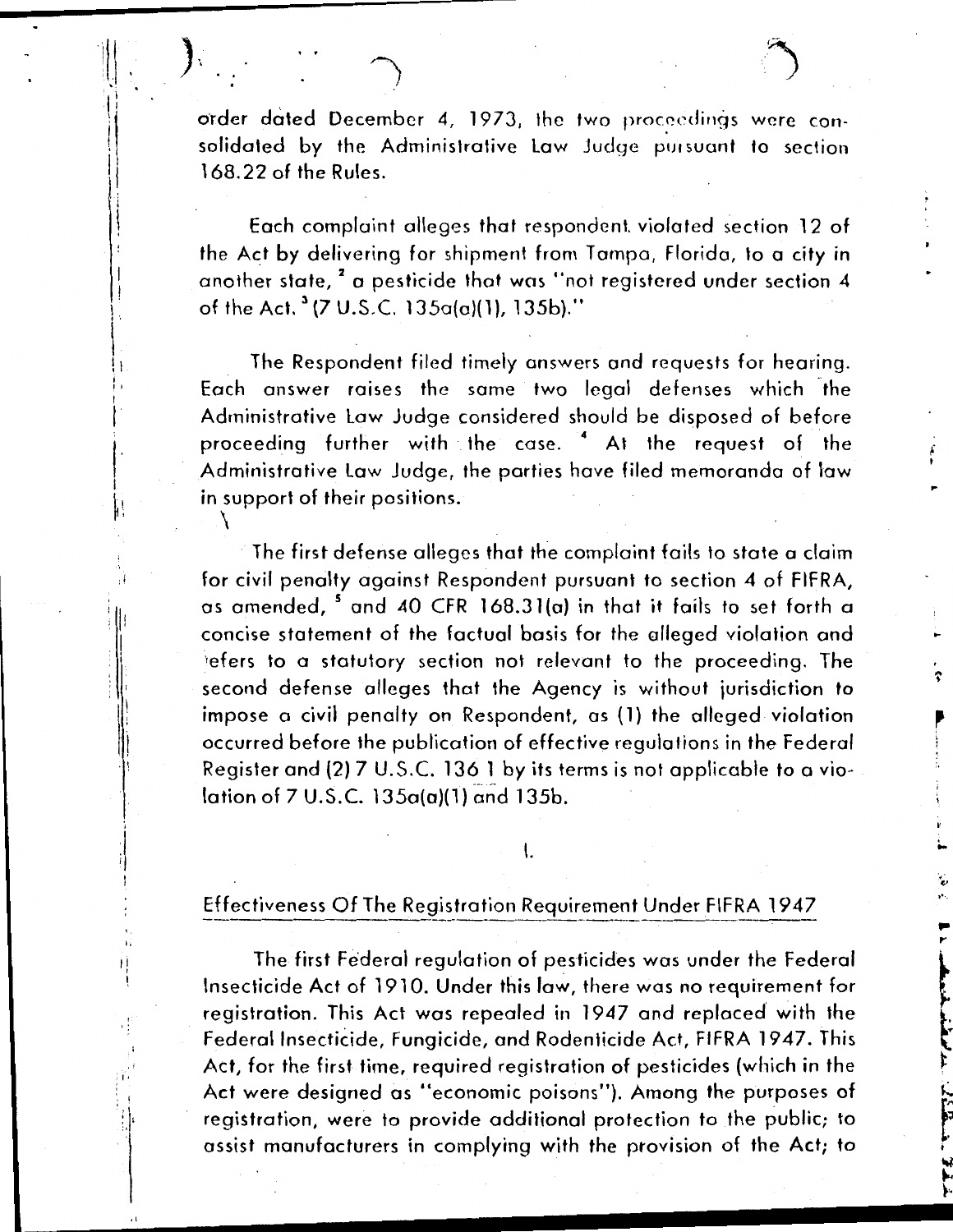I .. J .. ) *t)*  bring to the attention of enforcement officials the formula, label, and claims made with respect to pesticides before they are offered to the public; to prevent false and misleading claims; to prevent worthless articles from being marketed, and to provide a means of obtaining speedy remedial action if such articles are marketed. "Thus, a great measure of protection can be accorded directly through the prevention of injury, rather than having to resort solely to imposition of sanctions for violations after damage or injury has been done. Registration will also afford manufacturers an opportunity to eliminate many objectionable features from their labels prior to placing an economic poison on the market." H.R. Rep. No. 813, 80th Cong., 1st Sess., 1947, pp. 2-3.

------------------------· .... -.. - ... . .... .

 $\left|\cdot\right|$ I

> In 19 59 and 1964, there were amendments to the 1947 Act, which are not here material. The 1972 Act resulted in extensive amendments to the 1947 Act. It is to be observed that the 1972 enactment amended the 1947 law and did not repeal it.

1/  $\mathbf{I}$ 'I I, ' $\mathbb{I}$ 

I

. I

I

; .

I .

 $\mathbb{Z}^4$ ' I . '

 $\rangle$ requirements and purposes of registration but changed some of the The legislative mechanism used in 1972 to amend FIFRA 1947 was designated Federal Environmental Pesticide Control Act of 1972 (hereinafter FEPCA). The 1972 amendments- retained the basic procedures relating thereto and also provided for classification of pesticides for general and/or restricted use.

Section 4 of FEPCA, entitled ''Effective Dates of Provisions of Act,"<sup>6</sup> provides in pertinent part as follows:

(a) Except as other wise provided in the Federal Insecticide, Fungicide, and Rodenticide Act, as amended by this Act, and as otherwise provided by this section, the amendments made by · this Act shall toke effect at the close of the date of the enactment of this Act, provided if regulations are necessary for the implementation of any provision that becomes effective on the date of enactment, such regulations shall be promulgated and shall become effective within 90 days from the dote of enactment of this Act.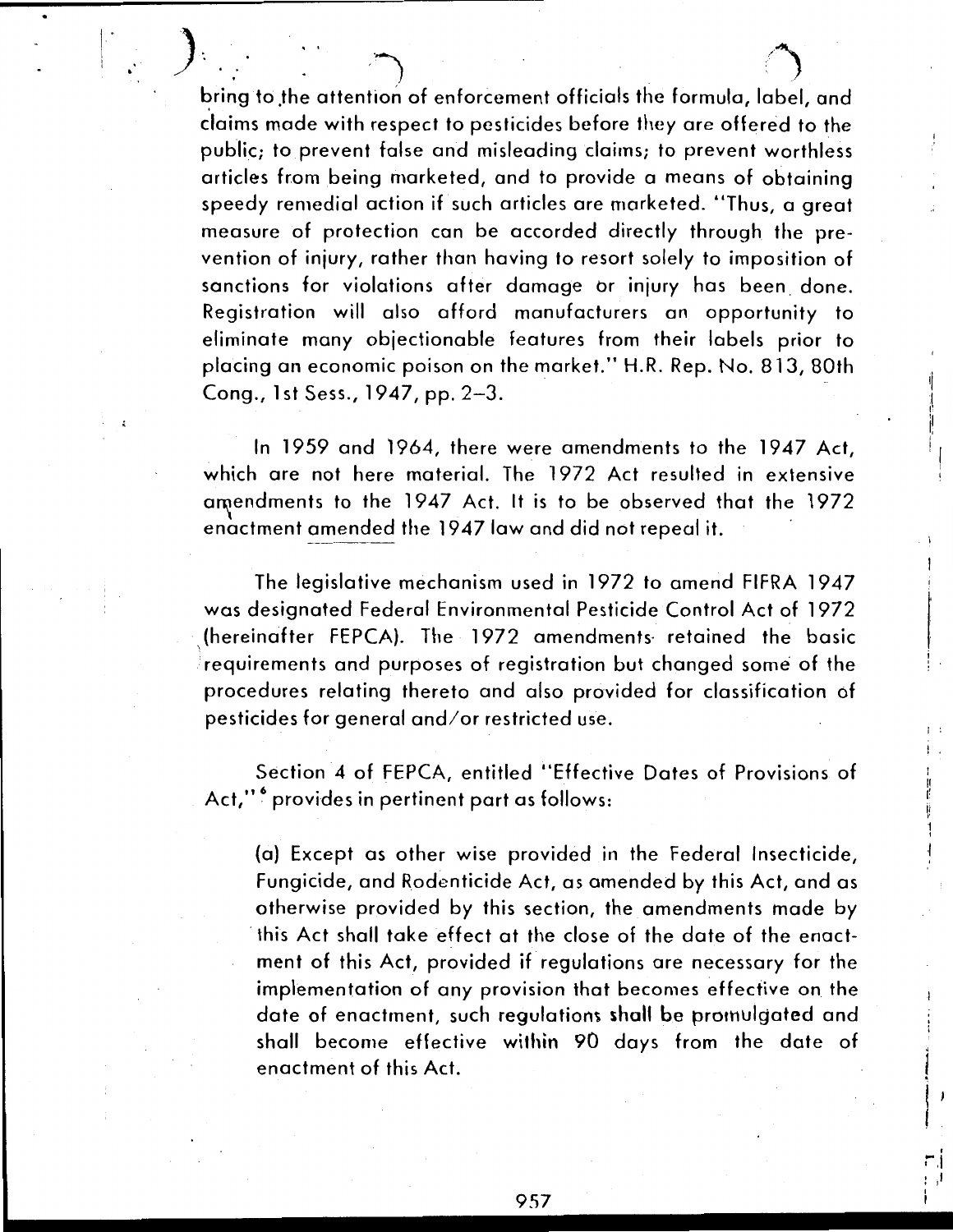(b) The provisions of the Federal Insecticide, Fungicide, and Rodenticide Act and the regulations thereunder as such existed prior to the enactment of this Act shall remoin in effect until superseded by the amendments made by this Act and regulations thereunder: Provided, That all provisions made by these amendments and all regulations thereunder shall be effective within four years after the enactment of this Act.

 $\mathcal{L}^{\text{max}}(\mathcal{L}^{\text{max}})$ 

 $\sim$ 

 $\sim$ 

<sup>~</sup>.... .

 $\cdot$  .  $\sim$   $\sim$ I~ I

...

 $\mathcal{L}_{\mathcal{L}}$ 

.... ,.

II

 $\cdot$ I!

(c)( 1) Two years after the enactment of this Act the Administrator shall have promulgated regulations providing for the registration and classification of pesticides under the provisions of this Act and thereafter shall register all new applications under such provisions.

 $\setminus$  (c)(2) After two years but within four years after the enactment of this Act the Administrator shall register and reclassify pesticides registered under the provisions of the Federal Insecticide, Fungicide, and Rodenticide Act prior to the effective date of the regulations promulgated under subsection(c)(1).

(d) . No person shall be subject to any criminal or civil penalty imposed by the Federal Insecticide, Fungicide, and Rodenticide Act, as amended by this Act, for any oct (or failure to act) occurring . before the expiration of 60 days after the Administrator has published effective regulations in the Federal Register and taken such other action as may be necessary to permit compliance with the provisions under which the penalty is to be imposed.

(e) For purposes of determining any criminal or civil penalty or liability to any third person in respect of any act or omission occurring before the expiration of the periods referred to in this section, the Federal Insecticide. Fungicide, and Rodenticide Act shall be treated as continuing in effect as if this Act had not . been enacted.

Section 3(a)( l) of FIFRA 1947, 7 U.S.C. 135a(a)( l}, among other things, prohibited the interstate shipment of any economic poison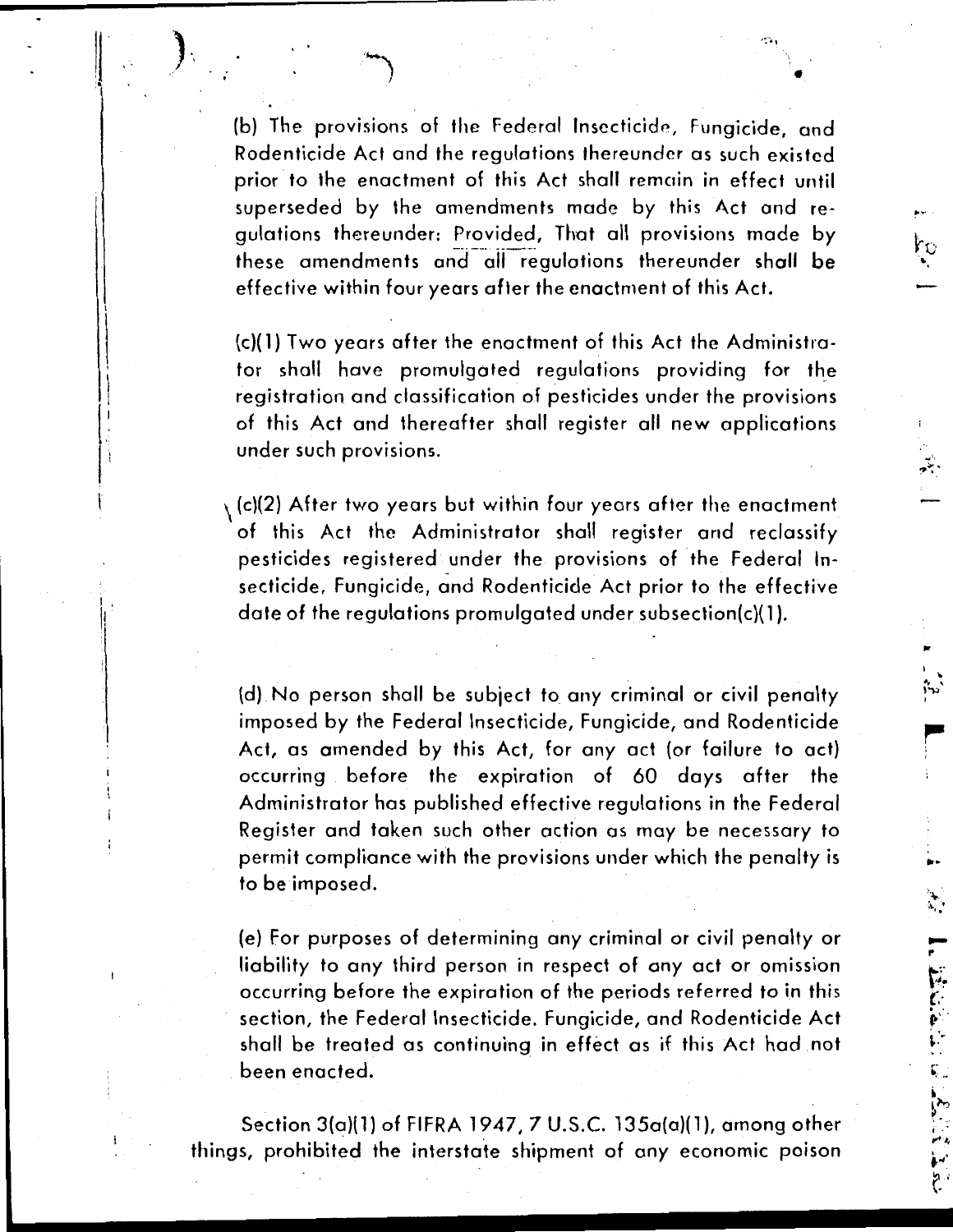I'  $\vert$  '.

 $\frac{1}{2}$   $\frac{1}{2}$ 

I

(

" ·'  $\mathbf{r}$ 

 $\sum_{i=1}^{N}$ 

 $\begin{array}{c} \n\frac{1}{2} \\
\frac{1}{2} \\
\frac{1}{2} \\
\frac{1}{2} \\
\frac{1}{2} \\
\frac{1}{2} \\
\frac{1}{2} \\
\frac{1}{2} \\
\frac{1}{2} \\
\frac{1}{2} \\
\frac{1}{2} \\
\frac{1}{2} \\
\frac{1}{2} \\
\frac{1}{2} \\
\frac{1}{2} \\
\frac{1}{2} \\
\frac{1}{2} \\
\frac{1}{2} \\
\frac{1}{2} \\
\frac{1}{2} \\
\frac{1}{2} \\
\frac{1}{2} \\
\frac{1}{2} \\
\frac{1}{2} \\
\frac{1}{2} \\
\frac{1}{2} \\
\frac{$ 

[ t.• ... , .. *ot'*  ··-

that is not registered pursuant to section 4, 7 U.S.C. l35(b). Section 4 of FIFRA 1947, 7 U.S.C. 135b, required, among other things, that every economic poison which is shipped or delivered for shipment in interstate commerce be registered. Section 12(a)(1)(A) of FIFRA 1972, 7 U.S.C. 136j(a)( 1 )(A) and section 3 of FIFRA 1972, 7 U.S.C. 136a(o), respectively, are comparable to the foregoing sections of FIFRA 1947. Section 12(a)(1)(A) of FIFRA 1972 prohibits the shipment of an unregistered pesticide and section 3 requires the regulation of pesticides in commerce.

---------··----···--· .. - --

... •,

*) '* . ' ..

 $\mathbf{1}$ 

I

.

It is a bisic principle of statutory construction that the various provisions of a statute must be construed together. We look at sections  $4(b)$  and  $4(c)(1)$  of FEPCA. Section  $4(c)(1)$  grants the Administrator of EPA two years within which to promulgate regulations providing for the registration of pesticides under the provisions of this Act. Section 4(b) states that the provision of FIFRA 1947 and the regulations thereunder as such existed prior to the enactment of FIFRA 1972, shall remain in effect until superseded by the amendments made by this Act and regulations thereunder. The regulations under FIFRA 1947 relating to registration of pesticides appear in 40 CFR 162.10. Since Congress granted the Administrator two years within which to promulgate regulations providing for registration of pesticides and further provided that the provisions of FIFRA 1947 and regulations thereunder, shall remain in effect until superseded by the new amendments and regulations thereunder, it is clear that Congress intended that the registration provisions of FIFRA 1947 and regulations thereunder shall remain in effect until new regulations under FIFRA 1972 are promulgated and that the new ·regulations must be promulgated within two years after October 21, 1972.

The two years allowed for promulgating of new regulations providing for registration of pesticides has not expired and new regulations have not been promulgated. Thus, the requirement of registration under FIFRA 1947 and regulations thereunder are 'still in effect and will remain so until regulations for registration are promulgated under FIFRA 1972.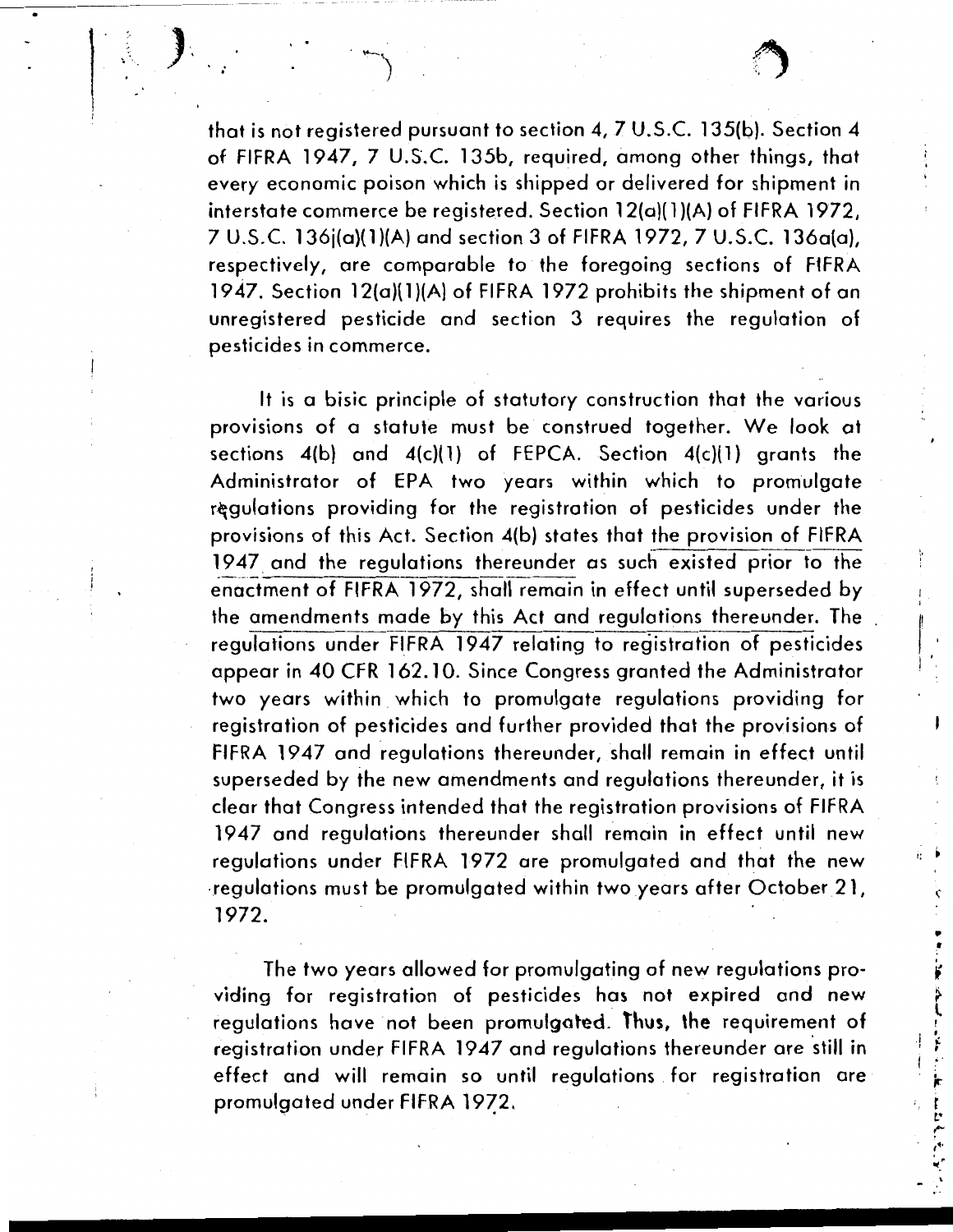This conclusion is fortified by section  $4(c)(2)$  of FEPCA which provides that after two years (the time limit for promulgating new registration regulations) but within four years, the Administrator shall · register and reclassify pesticides which were registered under the provisions of FIFRA 1947 "prior to the effective date of the regulations promulgated under subsection (c)(1)." It is apparent that Congress intended that the registration requirement of FIFRA 1947 and regulations thereunder should remain in effect until superseded within two years by new regulations under FIFRA 1972 and that registrations under FIFRA 1947 should remain in effect until registered under the new regulations, which must be accomplished within four years.  $^\prime$  We cannot impute to Congress the intent to leave EPA without any registration requirements or regulations relating thereto for a period of time up to two years and the possibility of having unregistered pesticides marketed for four years.

.·

..

...

,.. ... '

II ' ·' ~·· I a.

..<br>...<br>...

بر<br>م

·. .. . . .... .. <sup>~</sup>

 $\cdot$  I

'

 $\ddot{\phantom{0}}$ 

, '

 $\mathbb{I}_{\mathbb{I}}$  $\cdot$  1: .I

 $\cdot$ 

# II.

# Effectiveness of Section 14(a) of FIFRA 1972, 7 U.S.C. 136 1

Section 14(a) of FIFRA 1972, provides for the imposition of civil penalties for violations of the Act.

Section 4(a) of FEPCA, states in substance that the amendments therein shall take effect on enactment except as otherwise provided or "if regulations are necessary for the implementation of any of provisions that becomes effective on date of enactment," such regulations shall be promulgated and become effective within 90 days from date of enactment.

An analysis of section 14(a) does not disclose that any re- . gulations . are necessary for its implementation. The substance of  $14(a)(1)$ , with which we are here concerned, simply states that any person in the categories listed who violates any provision of this Act shall be assessed a civil penalty by the Administrator of not more than \$5,000 for each offense. We have but to look to the prohibited acts to ascertain if the person charged performed an unlawful act. As above concluded, under Section I herein, the requirements and regulations under FIFRA 1947 relating to registration of pesticides,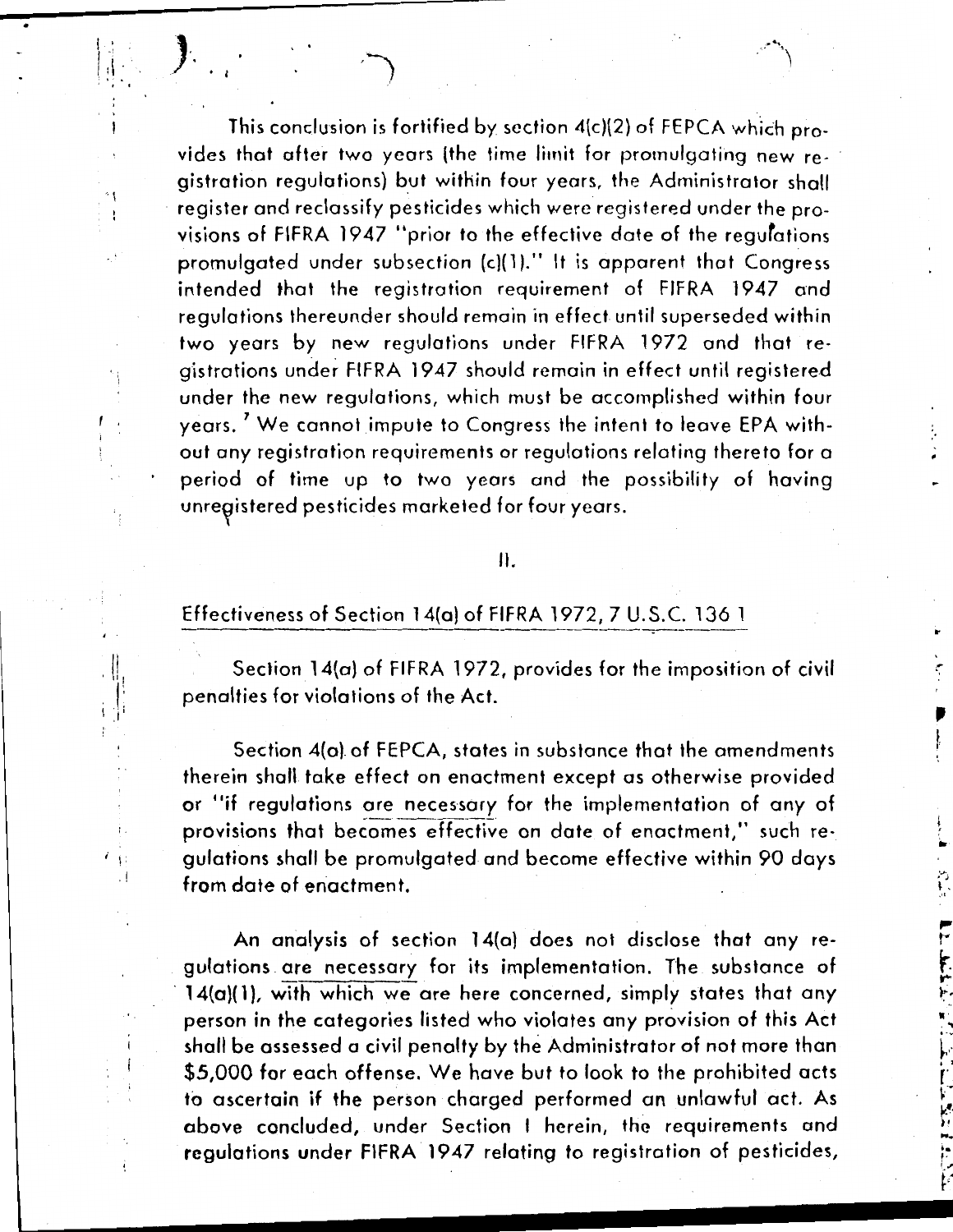remained in effect when FIFRA 1972 was enacted and were in effect when the alleged violation occurred. Further, there is nothing in section 4 of FEPCA that requires new regulations for the enforcement of nonregistration violation.

 $\left| \cdot \right|$ 

i .j I

 $\left\{\begin{array}{c} 1 \\ 1 \end{array}\right\}$ 

'

•

 $\left( \begin{array}{c} 1 \end{array} \right)$ 

' ' I

As above indicated, the basic requirements for registration of pesticides shipped in interstate commerce (with which we are here concerned), are the same under FIFRA 1947 and FIFRA 1972. • Whether we look to FIFRA 1947 or FIFRA 1972, the act of shipping an unregistered pesticide in interstate commerce was and is a violation.

Section 4(d) of FEPCA does not preclude the effective operation . of section 14(a) of FIFRA 1972 on the date of enactment. The purpose of section 4(d) is to prevent the enforcement of new regulatory requirements without notice and without the Administrator having taken such other action as may be necessary to permit compliance with the provisions under which the penalty is to be imposed.

The Conference Report on the 1972 amendments, S. Rep. No. ·2-1540, p. 33, in explaining section 4(d) states, in part, as follows:

> It makes penalties effective only after the Administrator has taken such action as may be necessary to permit compliance (as well as having issued regulations).

The Report gives several illustrations that are new requirements under FIFRA 1972, e.g., failure to have a plant registration number on . a label and failure to comply with provisions relating to extension of the Act to intrastate commerce. Certainly, if new regulations were required to implement provisions of FIFRA 1972, such regulations would have to be published in the Federal Register and no person would be subject to criminal or civil penalty for a violation "occurring before the expiration of 60 days after the Administrator has published effective regulations ... and taken such other action as may be necessary to permit compliance .... "

As above noted, regulations regarding registration under FIFRA 1947 had been issued and were in effect when FIFRA 1972 was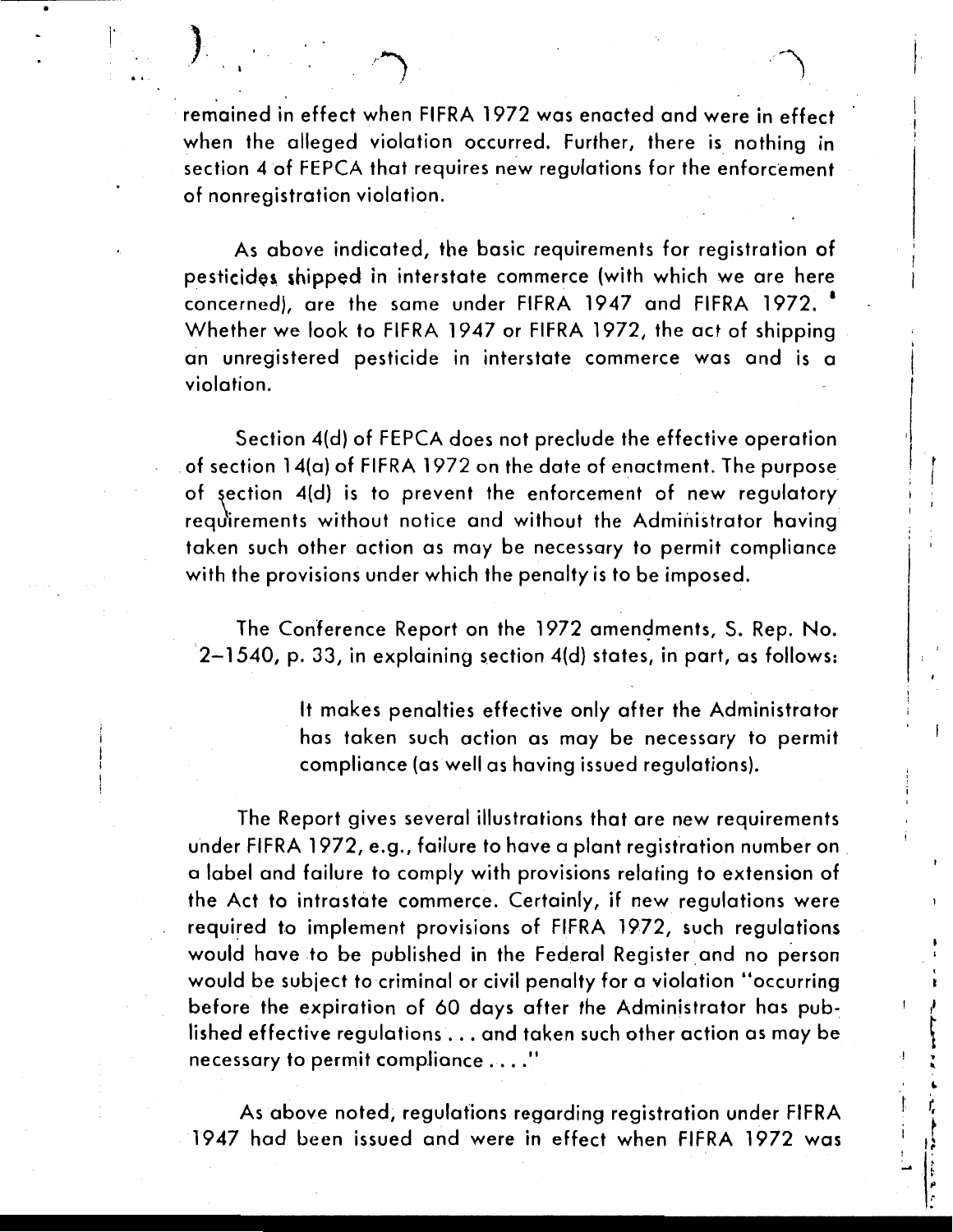,.....

i  $\cdot$  :  $\cdot$  .

,..

I

I .

.<br>(. . .

 $r_{\rm max}$ *(.A* ...  $\sim$  .  $\sim$  . . r مريد .<br>مريد ...<br>يوسيس  $-1.7$ l.:~."'--,-:  $\mathbb{R}$  if  $\frac{1}{2}$  .  $\ddotsc$  ,  $\ddotsc$ *!"\_i* · ... ... . · .. ..

enacted. These appeared in 40 CFR 162.10. The regulations and amendments were published in the Federal Register, 36 F.R. 24802.

•

 $\mathbf{r}$ 

I  $\mathbf{I}$ 

> . i  $\cdot$ i  $\cdot$  $\mathbf{H}$  :  $\mathbf{d}$

> > j!

On January 9, 1973, an ''Implementation Plan, Pesticide Control Act", issued by the Administrator, EPA, was published in the Federal Register, 38 F.R. 1142, et seq. This set forth the views of the Agency regarding the implementation of FIFRA 1972. At p. 1443, it is stated:

> Until such time as regulations are issued to implement the registration procedures of the new Act, all provisions and pertinent rules and regulations governing registrations under the 1947 FIFRA will remain in full force and effect.

{his could be considered as a republication of the existing regulations relating to registration. At least, it put all parties on notice that the pertinent regulations under FIFRA 1947 were in force and effect and that compliance with them was required. The Administrator had not only published effective regulations in the Federal Register,

\ had .. taken such other action as may be necessary to permit mpliance with the provisions under which the penalty is to imposed."

We have not overlooked the statements in the legislative reports relating to section 4 of FEPCA.

A House proposal as to the contents of section 4(d) provided as follows (see H.R. 10729, Sept. 16, 1971, and as reported to House Sept. 25, 1971, Union Calendar 235):

> (Section 4)(d) No person shall be subject to any criminal or civil penalty imposed by the Federal Insecticide, Fungicide, and Rodenticide Act, as amended by this. Act, for any act (or failure to · act) occurring before the expiration of 60 days (after final regulations (relating to such penalty) under the Federal Insecticide, Fungicide, and Rodenticide Act, as amended, are published in the Federal Register.) (Brackets added.)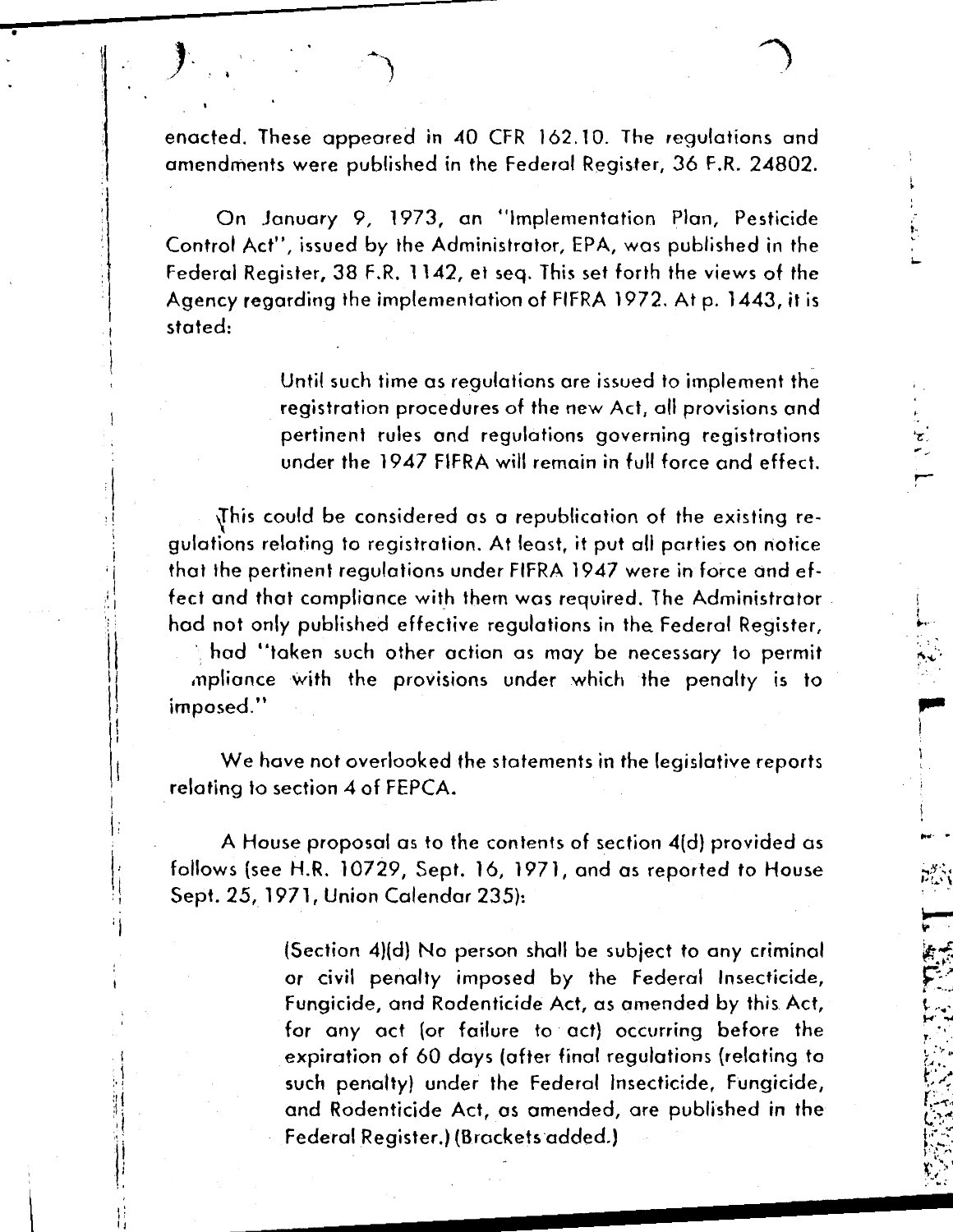i I

 $\vert \cdot \vert$ 

 $\vert$ I I

This amendment could be construed as requiring procedural regulations relating to penalties, both criminal and civil. The Senate, apparently realizing the undesirability of including a requirement for procedural regulations relating to penalties, struck the final phrase ••final regulations (relating to such penalty) under the Federal Insecticide, Fungicide, and Rodenticide Act, as amended, are published in the Federal Register" and substituted the language in the bill which was enacted, to wit, "after the Administrator has published effective regulations in the Federal Register and taken such other action as may be necessary to permit compliance with the provisions under which the penalty is to be imposed."

•

·I !  $\mathbf{I}$  .

> In commenting on the House proposal, which required reguulations relating to penalties, the House Committee stated (H.R. Rep. No.  $92 - 511$ : \

> > In addition to the foregoing, the Administrator shall publish in the Federal Register regulations relating to criminal and civil penalty, and no person shall be subject to such a penalty under the amendments of this Act until 60 days after publication of the final regulations.

This comment by the House Committee, while it may have been appropriate to a bill that required penalty regulations, is inappropriate to the bill as enacted which requires no penalty regulations. Although the Senate amendment eliminated the requirement of penalty regulations, in the Senate Committee Report, S. Rep. No. 92-838, it adopted the same comment as in the House report and added the phrase "and taken such other action as may be necessary to permit compliance."

It is common practice for a Committee of one of the Houses of Congress in its report on a particular bill to adopt the language from the Committee report of the other House. It must be concluded that it was an oversight on the part of the Senate Committee lo adopt the language of the House report regarding the requirement of penalty regulations when the Senate bill had eliminated such requirement.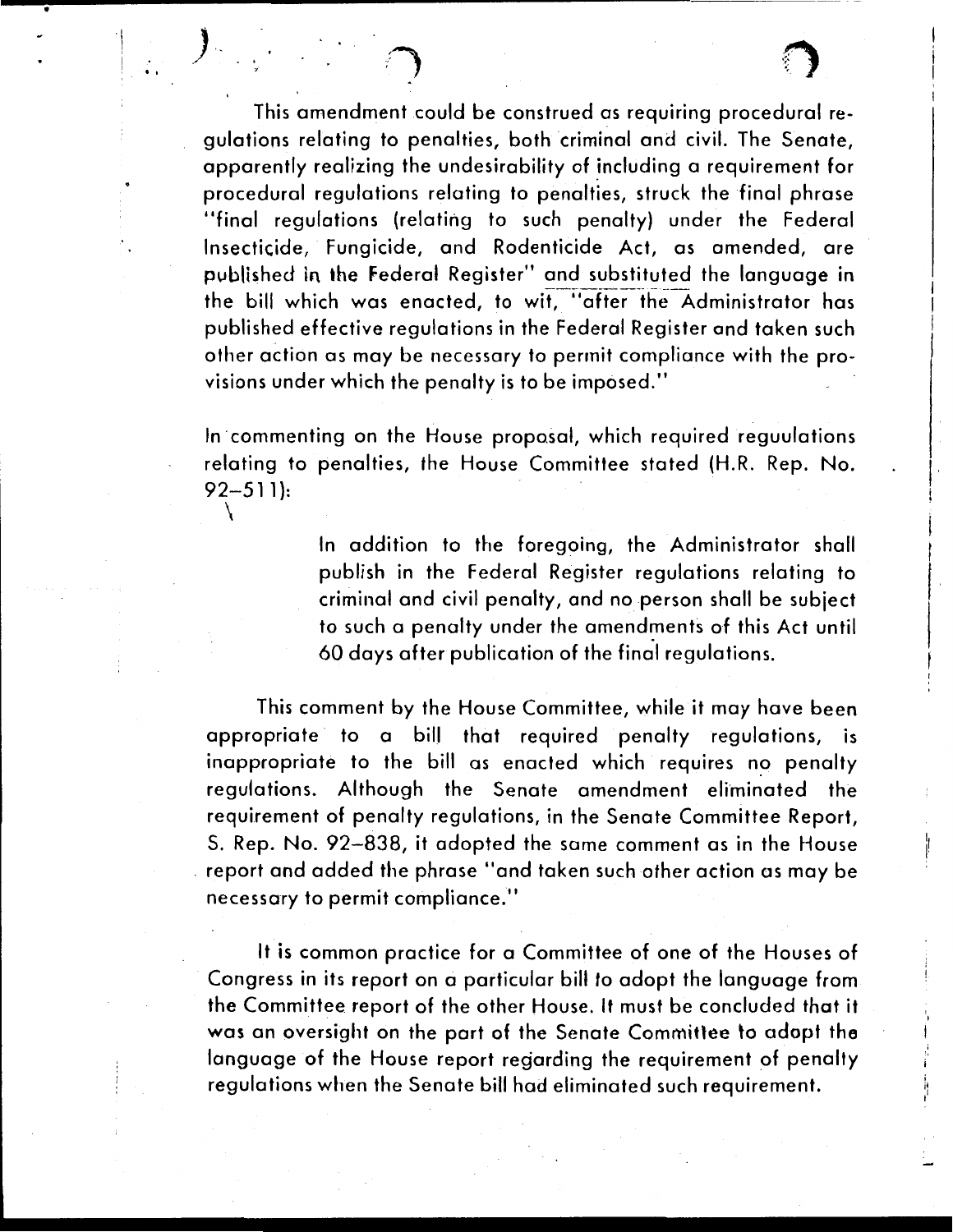•

 $\mathbf{I}$ 

 $j_{\odot}$ 

,· I  $\mathbf{I}$ 

 $\mathbf{I}$ I  $\vert$ I i  $\overline{a}$ 

> I  $\mathbf{I}$  ,  $\mathbf{I}$

 $\begin{bmatrix} 1 \\ 1 \\ 1 \end{bmatrix}$ 

l ·

·,  $1$ :

For purposes of determining any ... civil penalty ... in respect to any act or omission occurring before the expiration of the periods referred to in this section, the Federal Insecticide, Fungicide, and Rodenticide Act shall be treated as continuing in effect as if this Act had not been enacted."

.' , ,.,.

> ·-  $\mathcal{E}$  .

> > $\overline{p}$ . . .......

> > > .<br>,...<del>...</del>

The period we are here concerned with is the two-year period after October 21, 1972, within which the Administrator is required to issue regulations providing for registration (section 4(c)(1)). There were no civil penalty provisions in FIFRA prior to the 1972 amendments. Since the registration requirements and regulations of FIFRA 1947 are effective until superseded by the amendments of 1972 and regulations thereunder, it is apparent from section 4(e) that Congress intended the immediate avialobility of civil penalty enforcement for violations of the registration .requirements under  $FIRA$  1947.

# Ill.

## The Agency Construction of Section l4(o) of FIFRA 1972 .

The implementoiton statement above referred to, published in the Federal Register, on January 9, 1973, considered section 4 of FEPCA, and particularly section 4(d). The statement contains the following at  $38$  F.R. 1143:

> It is the Agency's view that, with certain exceptions section 4 makes the 1972 amendments effective as of the dote of their enactment. These exceptions concern primarily the registration, classification, and the certification of applicator sections. In addition, those sections where regulations ore "necessary" do not become effective 1 ntil 60 days after final regulations are promulgated. This provision in the Agency's view, refers only to those sections of the amendments where the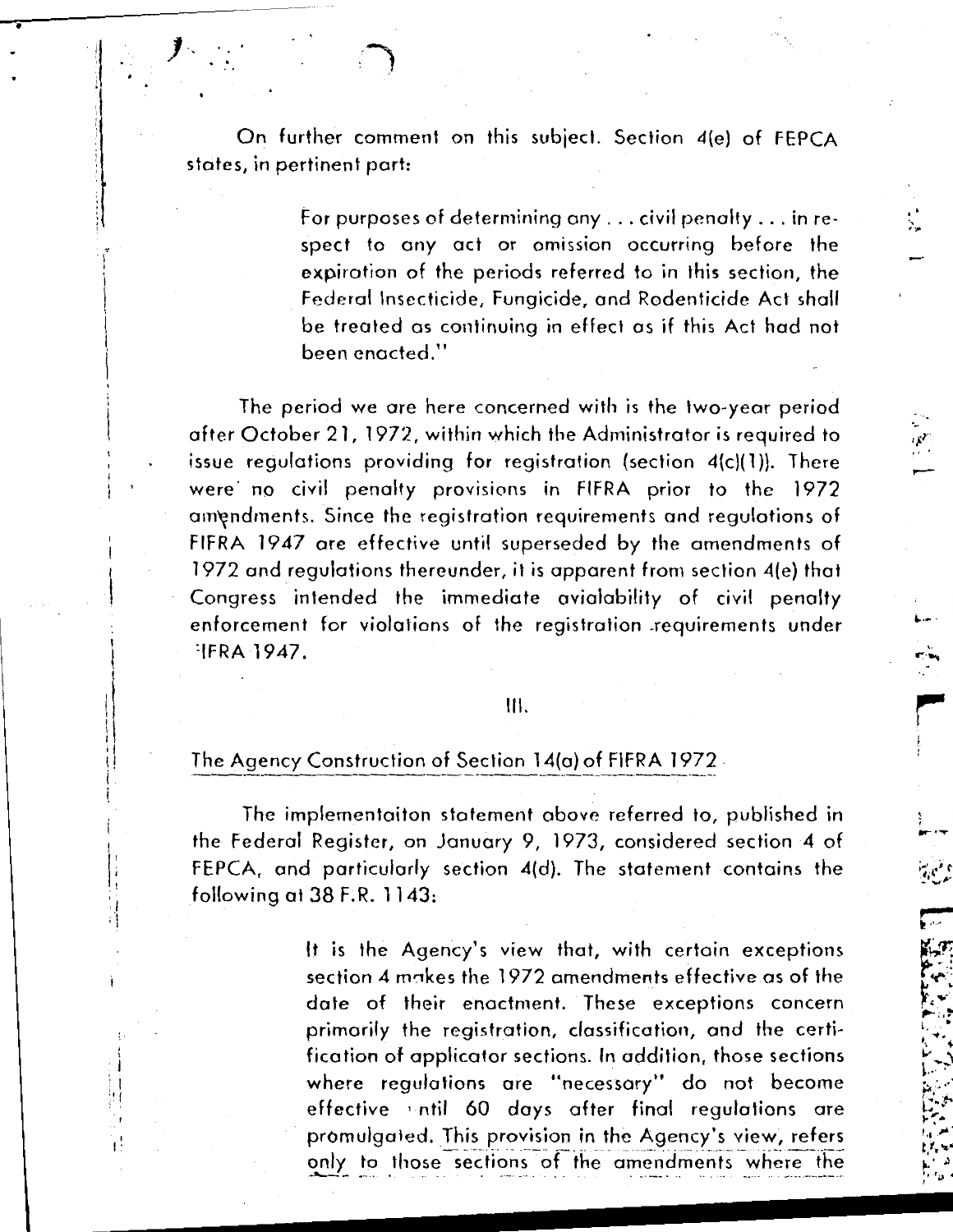With regard to section 14, the statement provided {38 F.R. at 1144):

•

7

\

) *..* -~

Section 14(a) of Public Law 92-516 became effective on October 22, 1972. This provision will be implemented when policy and procedures are developed. Section 14(b) of Public Law 92-516 became effective on October 22, 1972. These increased criminal penalties apply to all violations occurring on or after October 22, 1972, whether unlawful acts are cited under the FIFRA of 1947 or under Public law 92-516. (Emphasis added.)

I

 $\mathbf{I}$ I

I ļ. I;

i I <u>ון</u><br>-

The Agency construed section 14(a), as well as 14(b) relating to criminal penalties, to be immediately effective. Obviously, it became Agency policy to bring actions to enforce the civil penalty provision.<sup>9</sup> t is apparent that procedures were developed .for prosecuting such cases. <sup>10</sup> (See pages 2 and 3 of Complaint). This Respondent (and presumably others} were informed as to the basic procedures of requesting a hearing, filing ans ver, etc. and were also informed that a hearing, if requested, would be conducted in accordance with the provisions of the Administrative Procedure Act. (5 U.S.C. 552, et seq.}.

It is a well established principle of statutory construction that contemporaneous construction of a statute by the Agency that is charged with its administration, is entitled to great weight. The Government brief cites numerous judicial precedents in support of this proposition. It is sufficient to quote from one, particularly pertinent. In Udall v. Tallman, 380 U.S. 1 ( 1965), the Supreme Court said at p. 16:

> When faced with a problem of statutory construction, this Court shows great deference to the interpretation given the statute by the officers or agency charged with its administration. 'To sustain the Commission's application  $\epsilon$  is also statutory term, we need not find that its con-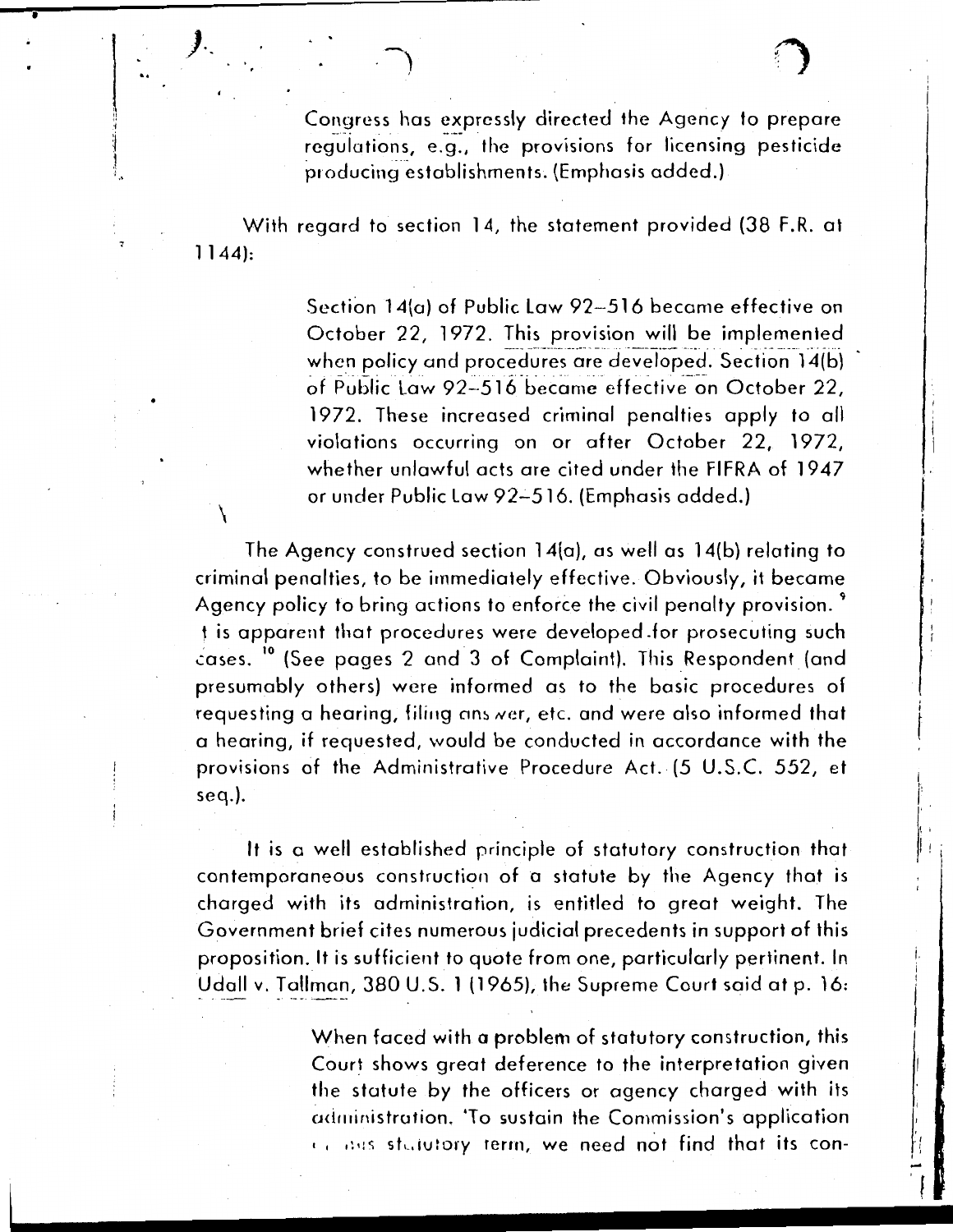,... ....

-

-  $\sim$  .  $\mathcal{P}(\mathcal{A}^{\bullet})$  .

~- ..

 $\cdot \frac{1}{n}$ ~

 $\mathbb{Z}$  . .1- ··· *r* -- <sup>~</sup>-.· . . , .. *r* .. k. "- '

> $\Gamma$  . . . .  $\sim$  ...  $\mathbb{R}^N$ .<br>. سياسا

struction is the only reasonable one, or even that it is the result we would hove reached had the question arisen in the first instance in judicial proceeding.' (cases cited). •particularly, is this respect due when the administrative practice at stoke involves a contemporaneous construction of  $\sigma$  statute by the men charged with the responsibility of setting its machinery in motion, of making the ports working efficiently and smoothly while they ore yet unfired and new.' (case cited).

We conclude that the Agency construction of FIFRA 1972: (1) that section 14(a) was immediately effective and (2) that the registration requirements and regulations under FIFRA 1947 ore effective until superseded by new regulations (within two years after October 21, 1972), are reasonable, if not required.

I

I

I' i! .! I' '

I ! I I I ~

# IV.

Whether the Rules of Practice Result in Retroactive Application of  $\epsilon$  ection 14(a)

As above concluded, section 14(a) of FIFRA 1972, the civil penalty provision was effective on enactment and substantive regulations were not necessary to implement its enforcement. Since enforcement of the civil penalty provision was on a Regional basis, it was desirable, if not necessary, that there be uniform Rules of Practice for implementing enforcement.

The Rules of Practice that were published in the Federal Register do not amend or modify the substantive provisions of section 14(o). The Rules, as stated therein, "govern all proceedings conducted in the assessment of a civil penalty, as provided in section  $14(a)$ ." It is further stated that "the Rules provide a procedure for assessment of civil penalties" and "establish a mechanism" for issuing complaints, and whereby Respondent may contest liability and the appropriateness of the penalty. The Rules were issued under the general authority granted to the Administrator in section 25(a) of FIFRA 1972 "to prescribe regulations to carry out the provisions of this Act."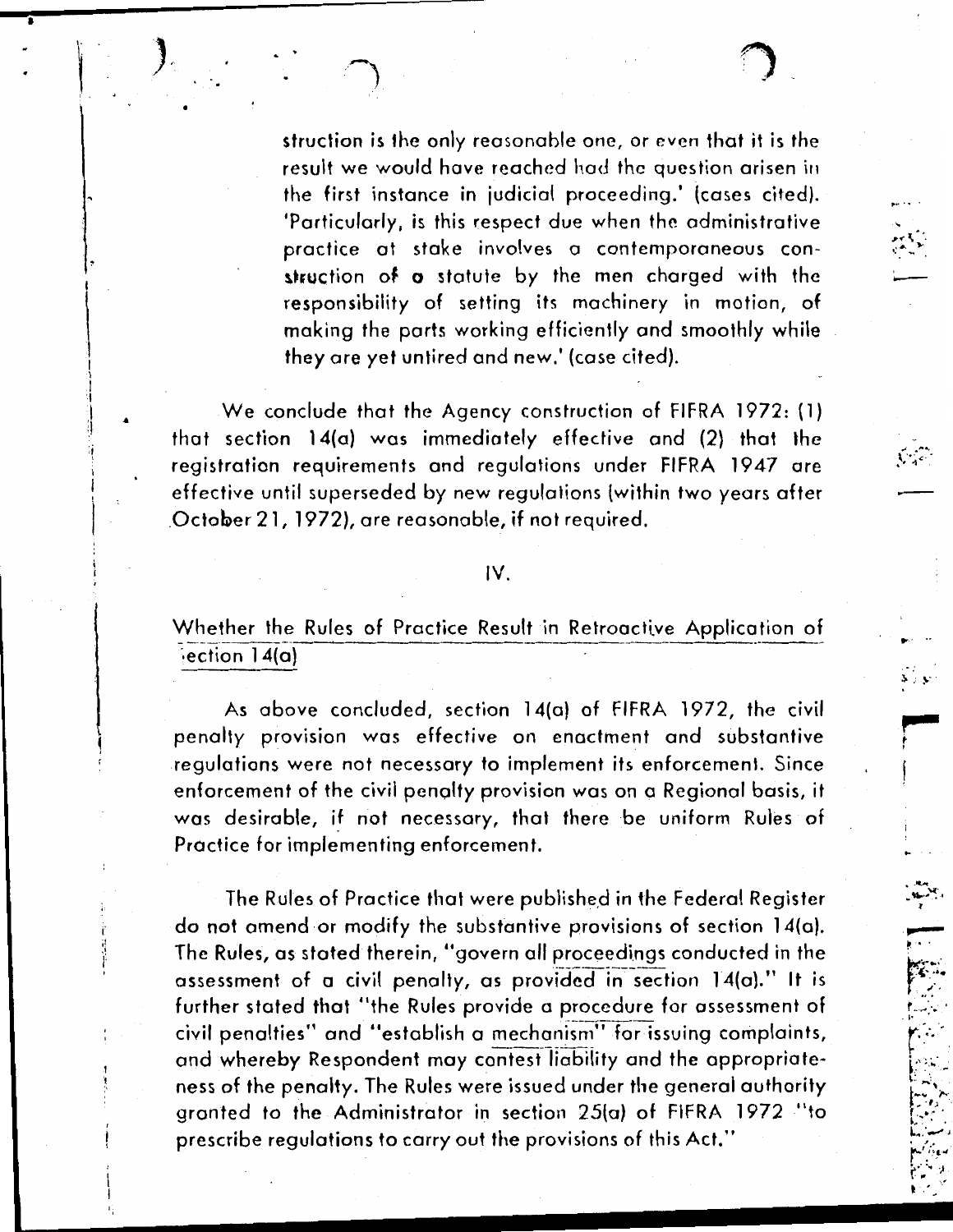The Rules do not create any unlawful acts nor do they impose any substantive obligations to meet the requirements of the Act. The Rules relate solely to procedures for enforcement of the penalty provision after violations have occurred.

*)·.* ~ \ .J

..

I ' I I

 $\vert$  . I  $\frac{1}{2}$ 

I

; :

> $\frac{1}{\epsilon}$ •'

*r* 

,. ' '

; . I ! ~

The Rules do not affect Respondent's substantive rights. A change in procedure for enforceing existing liabilities, whether the liabilities accrued before or after the change in procedure, are subjected to the new procedure. Beatty v. U.S. , 191 F. 2d 317 (8th Cir.<br>1951): N.L.R.B. v. National Garment Co., 166 F.2d 233 (8th Cir. 1948), cert. denied, 334 U.S. 645; U.S. v. Haughton, 413 F.2d 736 (9th Cir. 1969); Untersigner v. U.S., 181 F. 2d 953 (2d Cir. 1950). This Respondent is charged with a violation that occurred after the enactment of FIFRA 1972. The cases go even further and hold that a new procedural remedy may be applied to violations of existing, substantive provisions, which occurred even before the enactment of the new remedy. See Miller v. United States, 196 F. 2d 937 {5th Cir. 1951): Montana Power v. FPC, 445 F.2d 739, 747 (D.C. Cir. 1970).

#### v.

# Adequacy of Charges In The Complaints

The Respondent urges that the Complaints are ambiguous and fail to give notice of the charges which it is called upon to defend or the laws which it is accused of violating. The Respondent also points out that section 168.3.1 (a) of the Rules of Practice requires that the Complaint shall contain specific reference to the provision of the Act alleged to have been violated and a concise statement of the factual basis for the alleged violations.

The Complaints do contain concise statements of the factual basis for the alleged violations. Each complaint alleges that a named pesticide was delivered for shipment on a specified date from Tampa to a city in another state and that each pesticide was not in compliance with the provisions of the Act because it was not registered. These are complete and concise statements of the factual basis for the alleged violation.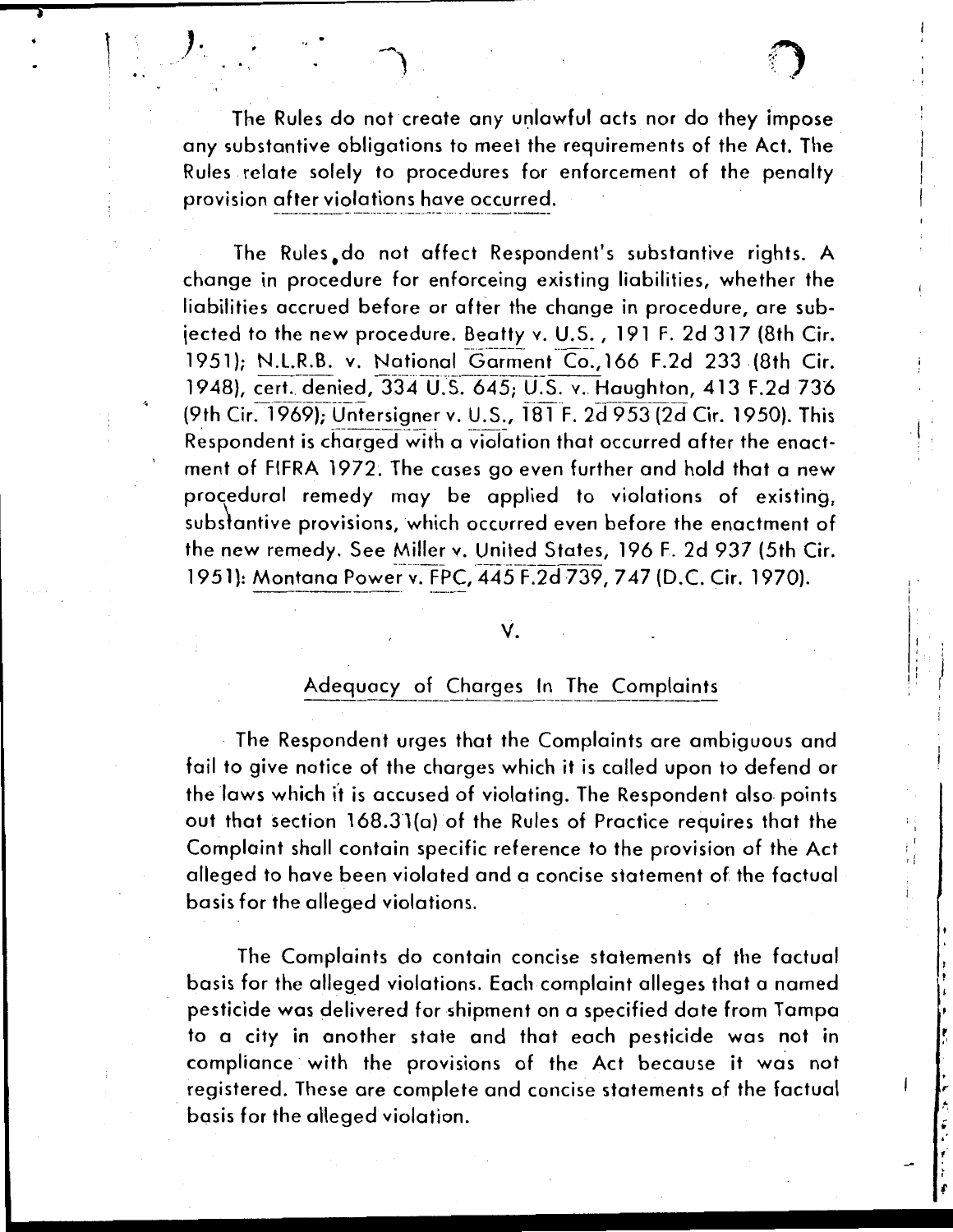March 6, 1974

).  $\mathbf{r}$ 

 $\overline{\mathbf{r}}$ 

 $\left| \begin{array}{c} \frac{1}{2} \\ \frac{1}{2} \end{array} \right|$ 

*/* 

\

f

I

1 The complaints are entitled "Penalty Assessment and Notice of Opportunity for Hearing."

2 I.D. No. 88486, May 16, 1973, SMCP Malathion ULV Concentrate from Tampa to Tuscaloosa, Alabama. I.D. No. 88575, April 9, 1973, Malathian ULV Concentrate Insecticide from Tampa to Gadsden, Alabama.

<sup>3</sup> The reference is to section 4 of FIFRA 1947, which required registration of pesticides shipped in interstate commerce.

There are two other defenses in each answer. One denies certain factual allegations in the complaint and the other attacks as excessive the amount of penalty proposed to be assessed in each instance. These two defenses are not here considered but will await further proceedings.

5 It appears that this reference should be to section *4* of FIFRA 1947, which requires registration. Section *4* of FIFRA 1972 deals with use of restricted use pesticides and certified applicators which are not in issue here.

<sup>6</sup>••section *4* of the bill sets forth various effective dates in order to put the new program into operation as quickly and effectively as possible." H.R. Rep. 92-511, 92d Cong., 1st Sess., 1971, p. 2.

7 Thus, if the pesticides in question at the time of alleged violations were not registered under FIFRA 1947, they were not registered under FIFRA 1972.

1 FIFRA 1972 added requirements relating to intrastate shipments of · pesticides.

9 The Government brief (p. 24) states that the civil penalty provision of 14(a) has been utilized in some 228 cases.

 $10^{\circ}$  The Government brief (p. 23) states that shortly after the statement  $10^{\circ}$